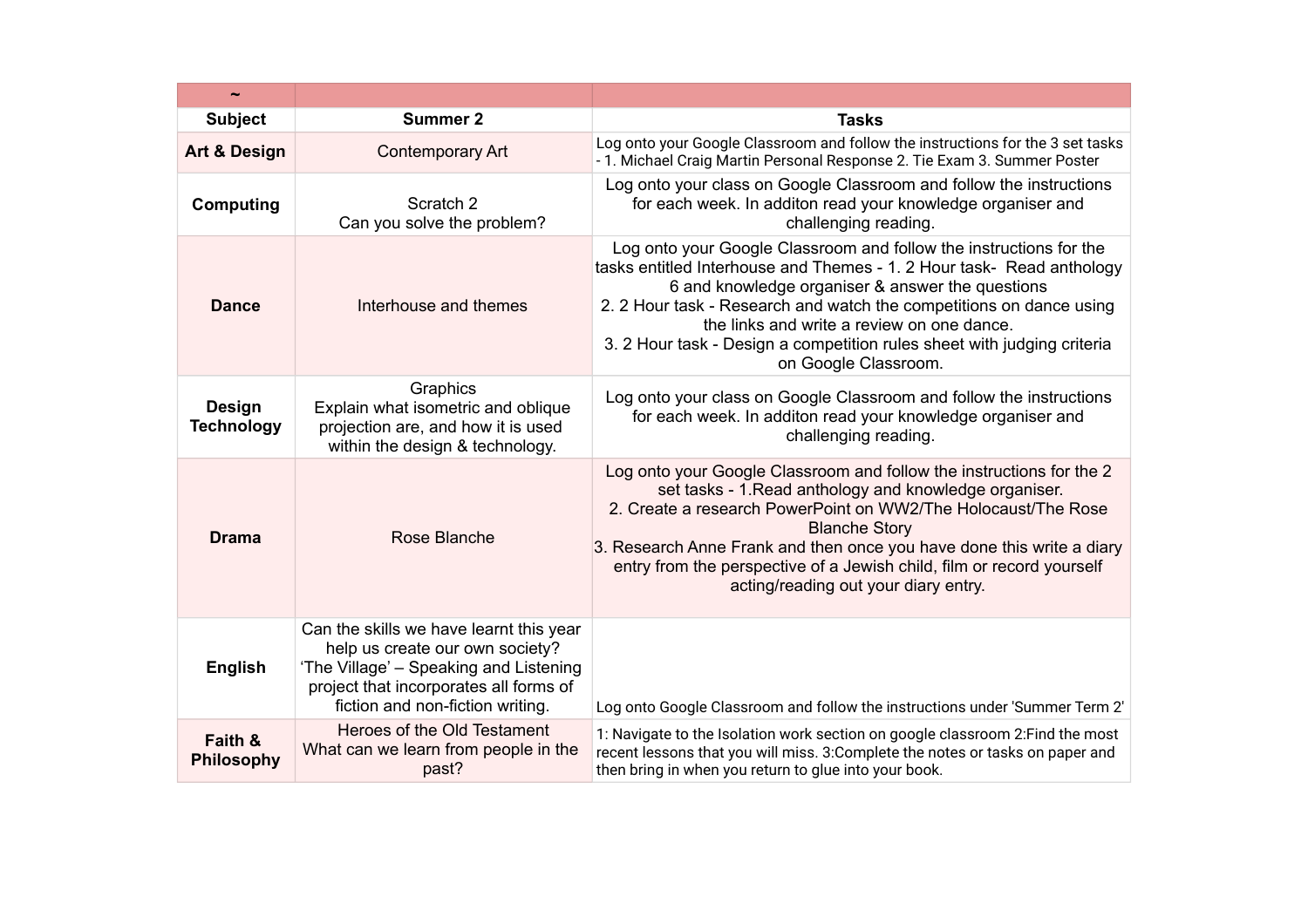| $\tilde{\phantom{a}}$     |                                                                                                                                                    |                                                                                                                                                                                                                                                                                                                                                                                                                                                                                                                                                                                                                                                                                                                                          |  |
|---------------------------|----------------------------------------------------------------------------------------------------------------------------------------------------|------------------------------------------------------------------------------------------------------------------------------------------------------------------------------------------------------------------------------------------------------------------------------------------------------------------------------------------------------------------------------------------------------------------------------------------------------------------------------------------------------------------------------------------------------------------------------------------------------------------------------------------------------------------------------------------------------------------------------------------|--|
| <b>Subject</b>            | Summer 2                                                                                                                                           | <b>Tasks</b>                                                                                                                                                                                                                                                                                                                                                                                                                                                                                                                                                                                                                                                                                                                             |  |
| Food<br><b>Technology</b> | I give a person breathlessness, lack of<br>energy and pains. What am I?<br><b>Food Choice</b><br>Revision & Seasonal eating, practical<br>elements | Log onto your class on Google Classroom and follow the instructions<br>for each week. In additon read your knowledge organiser and<br>challenging reading.                                                                                                                                                                                                                                                                                                                                                                                                                                                                                                                                                                               |  |
| <b>French</b>             | C'est comment, ta vie de famille?<br>What's your family life like?                                                                                 | Visit Google Classroom, practice the vocabulary set for homework<br>using your knowledge organiser and Quizlet. Then complete the<br>'Isolation Work' booklet, carrying on from the last thing you did in class.<br>Aim to complete one 'question' (each new questions starts with a super<br>six) per week.                                                                                                                                                                                                                                                                                                                                                                                                                             |  |
| Geography                 | Coasts                                                                                                                                             | https://sites.google.com/view/geographyabsencework/home                                                                                                                                                                                                                                                                                                                                                                                                                                                                                                                                                                                                                                                                                  |  |
| <b>History</b>            | Revision for end of year exams                                                                                                                     | 1: Navigate to your class section on google classroom 2: Find the most<br>recent lessons that you will miss. 3: Complete the notes or tasks on<br>paper and then bring in when you return to glue into your book.                                                                                                                                                                                                                                                                                                                                                                                                                                                                                                                        |  |
| <b>Life Studies</b>       | Financial awareness - why does this<br>matter to me in Year 7?<br>What are the dangers of drug and<br>alcohol use?                                 | https://www.bbc.co.uk/bitesize/topics/z9982hy Drug and alcohol use<br>KS3 BBC bitesize information https://www.bbc.co.<br>uk/bitesize/topics/zvvbkqt Finances information - managing risk                                                                                                                                                                                                                                                                                                                                                                                                                                                                                                                                                |  |
| <b>Mathematics</b>        | <b>REASONING WITH NUMBER</b><br>Developing number sense<br>Sets and probability<br>Prime numbers and proof                                         | Year 7 Maths Guidance: The link will take you to a PDF document that is<br>divided into fortnights. This will show the unit of work the student would be<br>working on in school and will be split into at least 7 lessons. Students can do 1<br>lesson each time they have Maths or move through at a quicker rate. Each<br>lesson will have a presentation, a worksheet and a quiz. If students can<br>upload their quiz result to their teacher in Google classrooms. In addition<br>home learning tasks are assigned on Mymaths fotnightly. Any concerns just<br>message your class teacher on Google classrooms https://southwirral.wirral.<br>sch.uk/wp-content/uploads/2021/03/Home-study-plan-maths-Spring-<br>Summer-Year-7.pdf |  |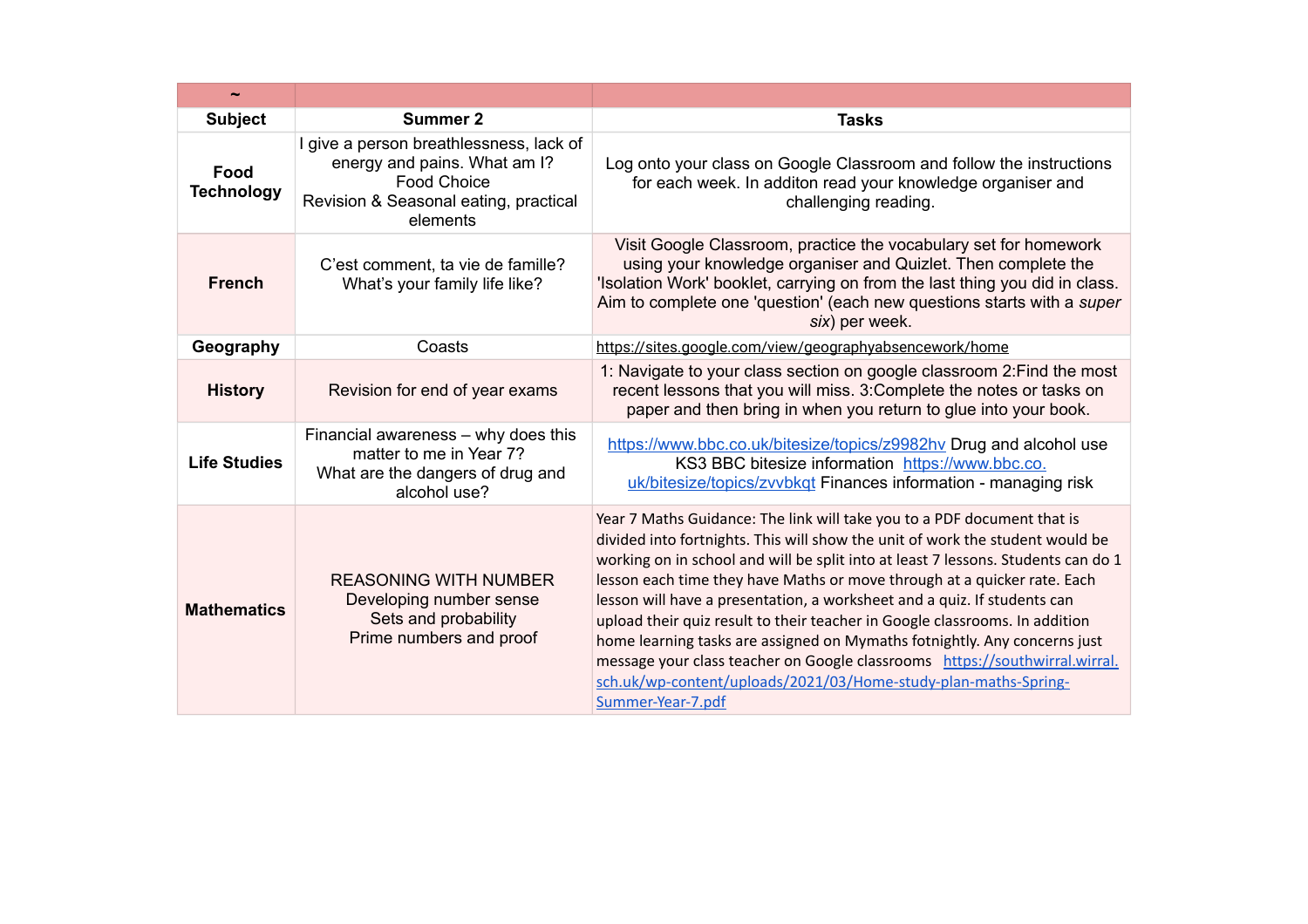| $\tilde{}$     |                                                 |                                                                                                                                                                                                                                                                                                                           |
|----------------|-------------------------------------------------|---------------------------------------------------------------------------------------------------------------------------------------------------------------------------------------------------------------------------------------------------------------------------------------------------------------------------|
| <b>Subject</b> | <b>Summer 2</b>                                 | <b>Tasks</b>                                                                                                                                                                                                                                                                                                              |
| <b>Music</b>   | <b>World Music: Chinese Pentatonic</b><br>Music | Task 1: Follow the Powerpoint on Chinese Music 1 and create an<br>information booklet on key facts. Task 2: Sight reading 2.0 - revisit your<br>sight reading by learning pentatonic pieces and play them using My<br>Piano Phone. Task 3: Compose your own pentatonic piece of music<br>using rhythms and correct notes. |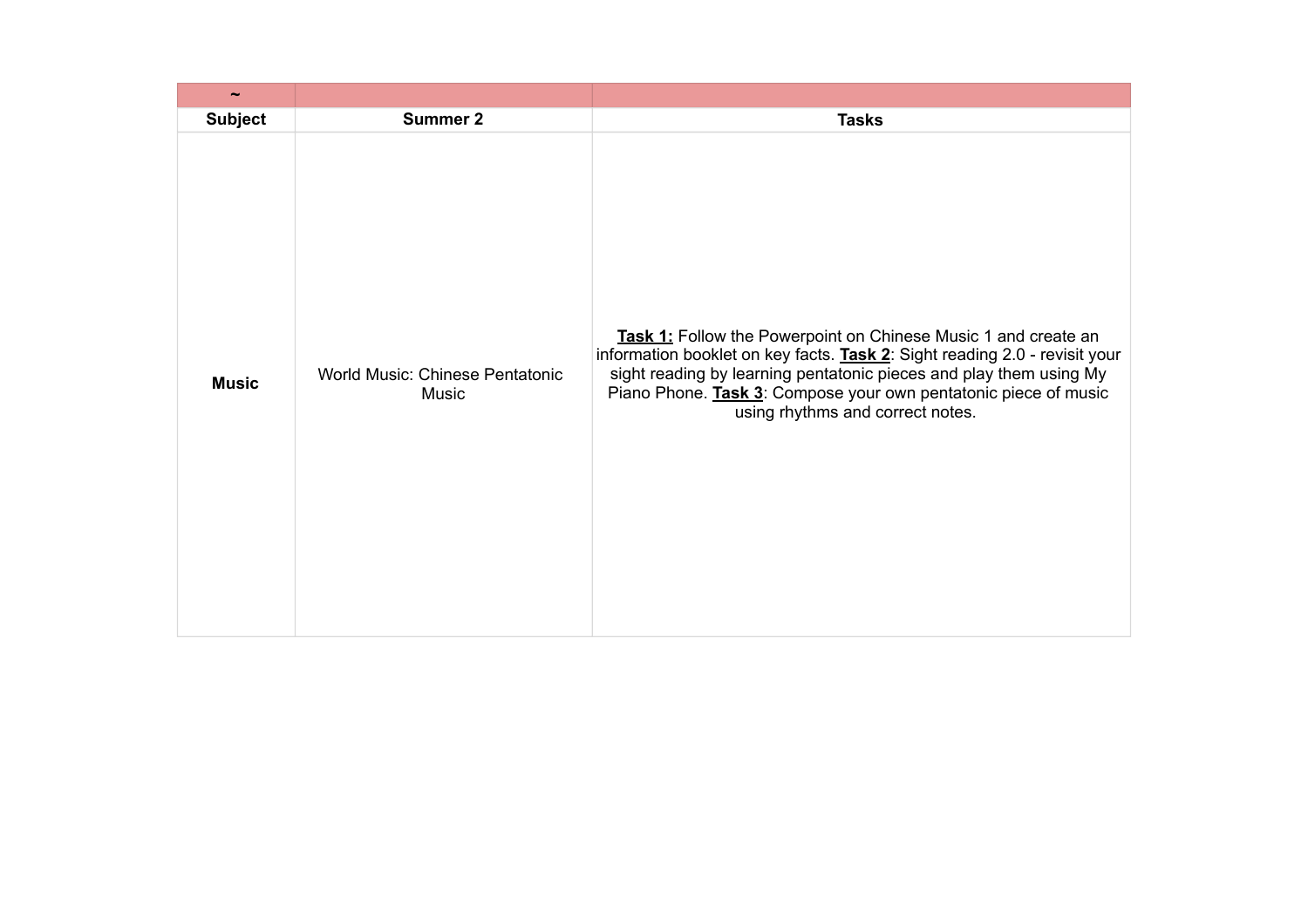| $\sim$            |                            |                                                                                                                                                                                                                                                                                                                                                                                                                                                                                                                                                                                                                                                                                                                                                                                                                                                                                                                                          |
|-------------------|----------------------------|------------------------------------------------------------------------------------------------------------------------------------------------------------------------------------------------------------------------------------------------------------------------------------------------------------------------------------------------------------------------------------------------------------------------------------------------------------------------------------------------------------------------------------------------------------------------------------------------------------------------------------------------------------------------------------------------------------------------------------------------------------------------------------------------------------------------------------------------------------------------------------------------------------------------------------------|
| <b>Subject</b>    | <b>Summer 2</b>            | <b>Tasks</b>                                                                                                                                                                                                                                                                                                                                                                                                                                                                                                                                                                                                                                                                                                                                                                                                                                                                                                                             |
| <b>PE - Boys</b>  | Cricket• Tennis• Athletics | <b>Isolation Task 1:</b> Log onto your Google Classroom and read the<br>knowledge organiser - select 1 of the 5 methods of training and<br>complete a 45 minute workout - if you require ideas or support, you<br>should search the method of training on YouTube and find specific<br>workouts for your fitness needs e.g. https://www.youtube.com/watch?<br>v=dl7hZgjGe1k Isolation Task 2: Log onto your Google Classroom<br>and read the knowledge organiser - select a different method of training<br>and complete a 45 minute workout.  Isolation Task 3: Log onto your<br>Google Classroom and read the knowledge organiser - select a<br>different method of training and complete a 45 minute workout.<br><b>REFLECTION</b> and <b>EVALUATION</b> - has your fitness improved? Can<br>you identify which components of fitness you have developed? You can<br>communicate this to your teacher through Google classroom email. |
| <b>PE - Girls</b> | Fennis• Athletics          | <b>Isolation Task 1:</b> Log onto your Google Classroom and read the<br>knowledge organiser - select 1 of the 5 methods of training and<br>complete a 45 minute workout - if you require ideas or support, you<br>should search the method of training on YouTube and find specific<br>workouts for your fitness needs e.g. https://www.youtube.com/watch?<br>v=dl7hZgjGe1k Isolation Task 2: Log onto your Google Classroom<br>and read the knowledge organiser - select a different method of training<br>and complete a 45 minute workout.  Isolation Task 3: Log onto your<br>Google Classroom and read the knowledge organiser - select a<br>different method of training and complete a 45 minute workout.<br><b>REFLECTION</b> and <b>EVALUATION</b> - has your fitness improved? Can<br>you identify which components of fitness you have developed? You can<br>communicate this to your teacher through Google classroom email. |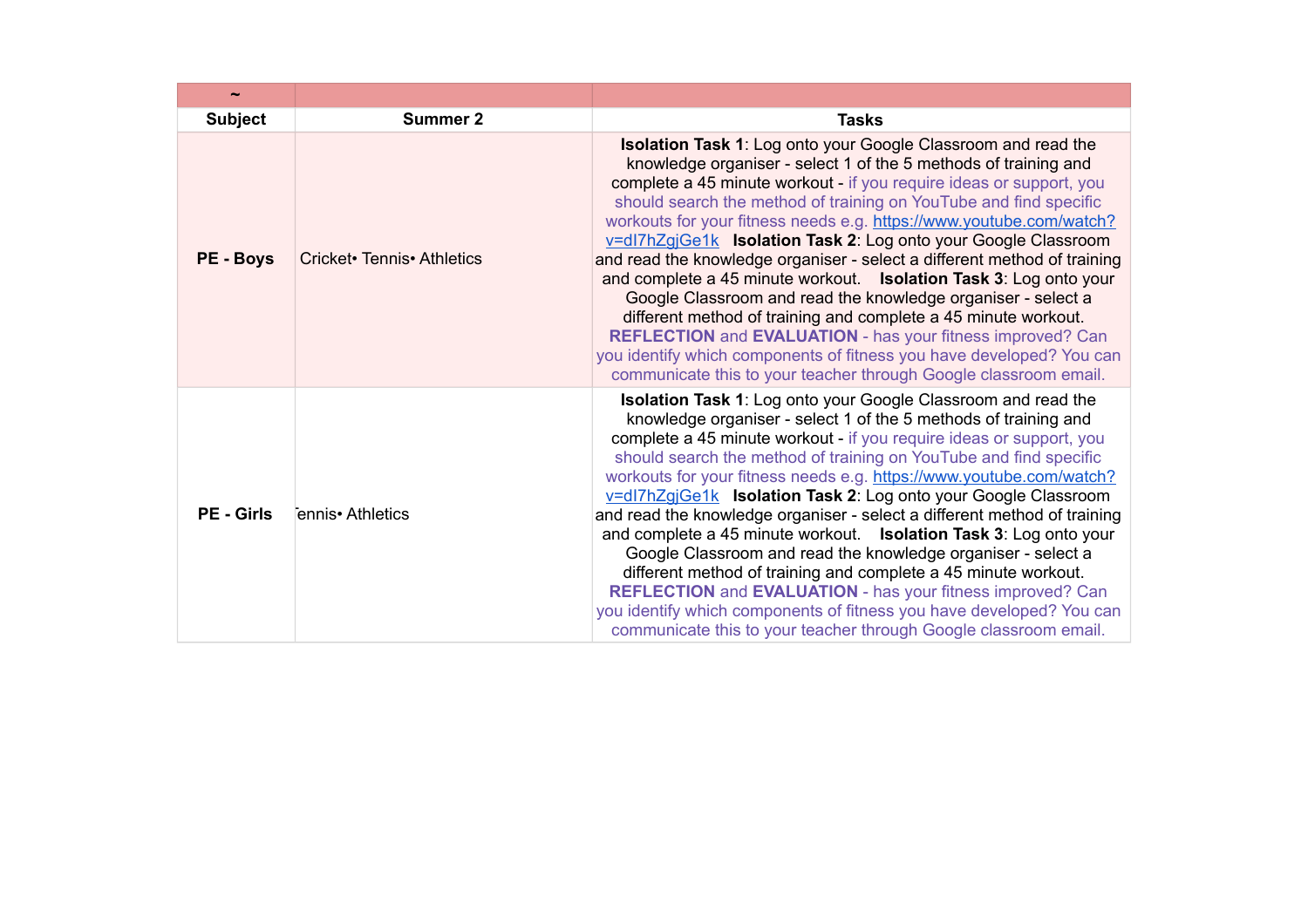| $\tilde{\phantom{a}}$ |                     |                                                                                                                                                                                                                                                                                                                                                                                                                                                                                                                                                                                                                                                                                                                   |
|-----------------------|---------------------|-------------------------------------------------------------------------------------------------------------------------------------------------------------------------------------------------------------------------------------------------------------------------------------------------------------------------------------------------------------------------------------------------------------------------------------------------------------------------------------------------------------------------------------------------------------------------------------------------------------------------------------------------------------------------------------------------------------------|
| <b>Subject</b>        | Summer 2            | <b>Tasks</b>                                                                                                                                                                                                                                                                                                                                                                                                                                                                                                                                                                                                                                                                                                      |
| <b>Science</b>        | <b>SEE SUMMER 1</b> | Complete a review of the year: Use the links below to revise all of the<br>work we have covered this year:<br>https://classroom.thenational.academy/lessons/review-1-6rvkar<br>https://classroom.thenational.academy/lessons/review-2-74v68r<br>https://classroom.thenational.academy/lessons/review-part-1-60t3ec<br>https://classroom.thenational.academy/lessons/review-part-2-chk3gr<br>https://classroom.thenational.academy/lessons/end-of-topic-review-<br>c8w38c<br>https://classroom.thenational.academy/lessons/reproduction-revision-<br>part-2-cmr6ad<br>https://classroom.thenational.academy/lessons/revision-part-2-6mw3at<br>https://classroom.thenational.academy/lessons/revision-part-2-6gt3ar |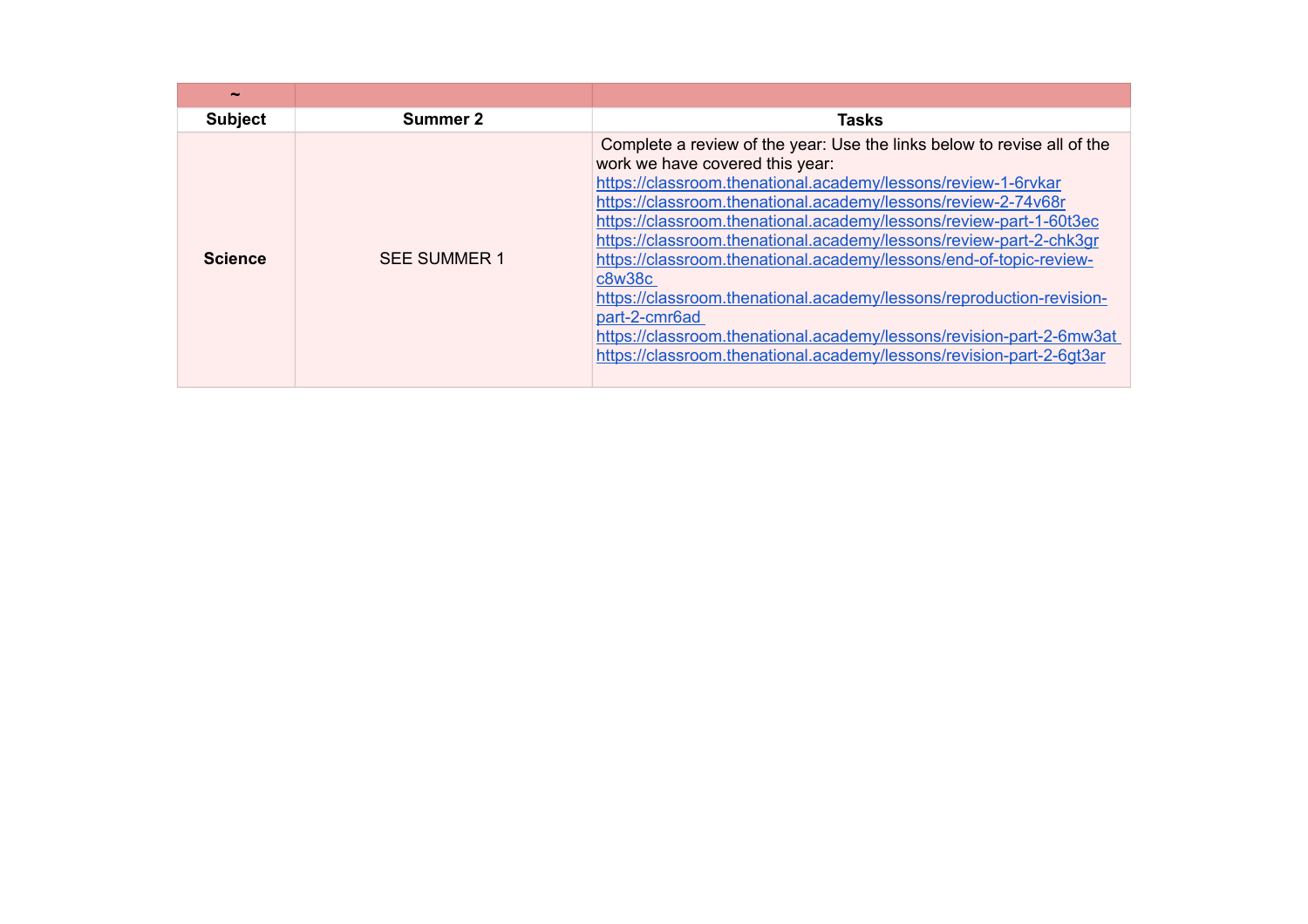| <b>Subject</b>                     | Summer 2                                                                                                                                                                | <b>Tasks</b>                                                                                                                                                                                                                                                                                                                                                                   |
|------------------------------------|-------------------------------------------------------------------------------------------------------------------------------------------------------------------------|--------------------------------------------------------------------------------------------------------------------------------------------------------------------------------------------------------------------------------------------------------------------------------------------------------------------------------------------------------------------------------|
| <b>Art &amp; Design</b>            | Portraiture in Art                                                                                                                                                      | Log onto your Google Classroom page and follow the instructions for the 3 set tasks 1. Julian<br>Opie style Self Portrait 2. Tie Exam 3. Summer Poster                                                                                                                                                                                                                         |
| <b>Computing</b>                   | Mobile App development<br>How could apps help save the<br>environment?                                                                                                  | Log onto your class on Google Classroom and follow the instructions for each week. In additon<br>read your knowledge organiser and challenging reading.                                                                                                                                                                                                                        |
| <b>Dance</b>                       | Interhouse and themes                                                                                                                                                   | Log onto your Google Classroom and follow the instructions for the tasks entitled Interhouse<br>and Themes<br>1. 2 Hour task - Read anthology 6 and Knowledge Organiser & answer questions<br>2. 2 Hour task - Research lighting and complete the appreciation tasks<br>3. 2 Hour task - Design a competition dance show for TV and plan out the finale on Google<br>Classroom |
| <b>Design</b><br><b>Technology</b> | <b>Storage Box</b><br>Give the Type and Name of a<br>tree that ages with beauty,<br>matures with grace, increases<br>in value, and makes your tv<br>stand look antique. | Log onto your class on Google Classroom and follow the instructions for each week. In additon<br>read your knowledge organiser and challenging reading.                                                                                                                                                                                                                        |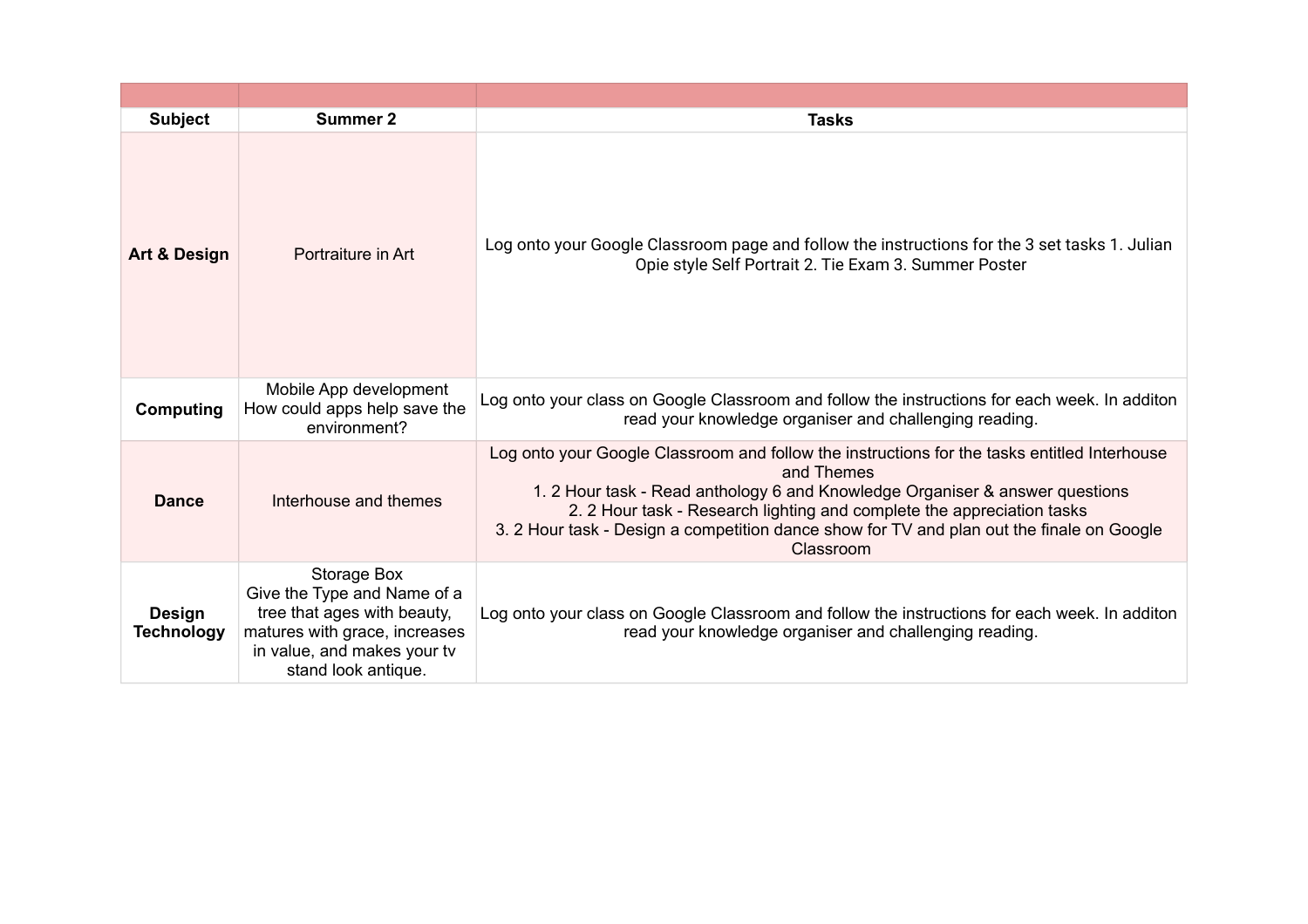| <b>Subject</b>               | <b>Summer 2</b>                                                                                                                                                       | <b>Tasks</b>                                                                                                                                                                                                                                                                                                                                                                                                                                                                                                                                                                                                                              |
|------------------------------|-----------------------------------------------------------------------------------------------------------------------------------------------------------------------|-------------------------------------------------------------------------------------------------------------------------------------------------------------------------------------------------------------------------------------------------------------------------------------------------------------------------------------------------------------------------------------------------------------------------------------------------------------------------------------------------------------------------------------------------------------------------------------------------------------------------------------------|
| <b>Drama</b>                 | <b>Titanic</b>                                                                                                                                                        | Log onto your Google Classroom and follow the instructions for the 4 set tasks - 1. Read<br>anthology and knowledge organiser, and answer retrieval questions.<br>2. Create a research page about the Titanic using the resource sheets and journal entries<br>provided on Google Classroom. (2 hour project based work).<br>3. Using one of your character profiles create a diary entry that reflects how they felt at the start<br>of the journey.<br>4. Record a performance of a Titanic survivor. One when they are young after the incident, one<br>when they are older looking back on what happened (2 hour project based work). |
| <b>English</b>               | How has literature developed<br>over time and can we draw<br>links across the ages?                                                                                   | Log onto Google Classroom and follow the instructions under 'Summer Term 2'                                                                                                                                                                                                                                                                                                                                                                                                                                                                                                                                                               |
|                              |                                                                                                                                                                       |                                                                                                                                                                                                                                                                                                                                                                                                                                                                                                                                                                                                                                           |
| Faith &<br><b>Philosophy</b> | Islam<br>What is a Muslim?                                                                                                                                            | 1: Navigate to the Isolation work section on google classroom 2: Find the most recent lessons that you<br>will miss. 3: Complete the notes or tasks on paper and then bring in when you return to glue into your<br>book.                                                                                                                                                                                                                                                                                                                                                                                                                 |
| Food<br><b>Technology</b>    | What could Queen Victoria<br>have at 4pm that she could not<br>have at 8pm?<br><b>Culinary Skills</b><br>Revision & Cultural/Traditional<br>Foods, practical elements | Log onto your class on Google Classroom and follow the instructions for each week. In additon<br>read your knowledge organiser and challenging reading.                                                                                                                                                                                                                                                                                                                                                                                                                                                                                   |
| <b>French</b>                | C'est comment où tu habites?<br>What is it like where you live?                                                                                                       | Visit Google Classroom, practice the vocabulary set for homework using your knowledge<br>organiser and Quizlet. Then complete the 'Isolation Work' booklet, carrying on from the last<br>thing you did in class. Aim to complete one 'question' (each new questions starts with a super<br>six) per week.                                                                                                                                                                                                                                                                                                                                 |
| Geography                    | Ecosystems                                                                                                                                                            | Google Classroom - all of the PowerPoints with lessons/videos demonstrating what the students must<br>do per lesson.                                                                                                                                                                                                                                                                                                                                                                                                                                                                                                                      |
| <b>History</b>               | Revision for end of year<br>exams                                                                                                                                     | 1: Navigate to the Isolation work on google classroom 2: Find the most recent lessons that you<br>will miss. 3: Complete the notes or tasks on paper and then bring in when you return to glue into<br>your book.                                                                                                                                                                                                                                                                                                                                                                                                                         |
| <b>Life Studies</b>          | What is our awareness of drug<br>and alcohol usage?                                                                                                                   | https://www.bbc.co.uk/bitesize/topics/z9982hv Focus on different tasks and videos from BBC<br>class clips Google classroom lessons and booklet                                                                                                                                                                                                                                                                                                                                                                                                                                                                                            |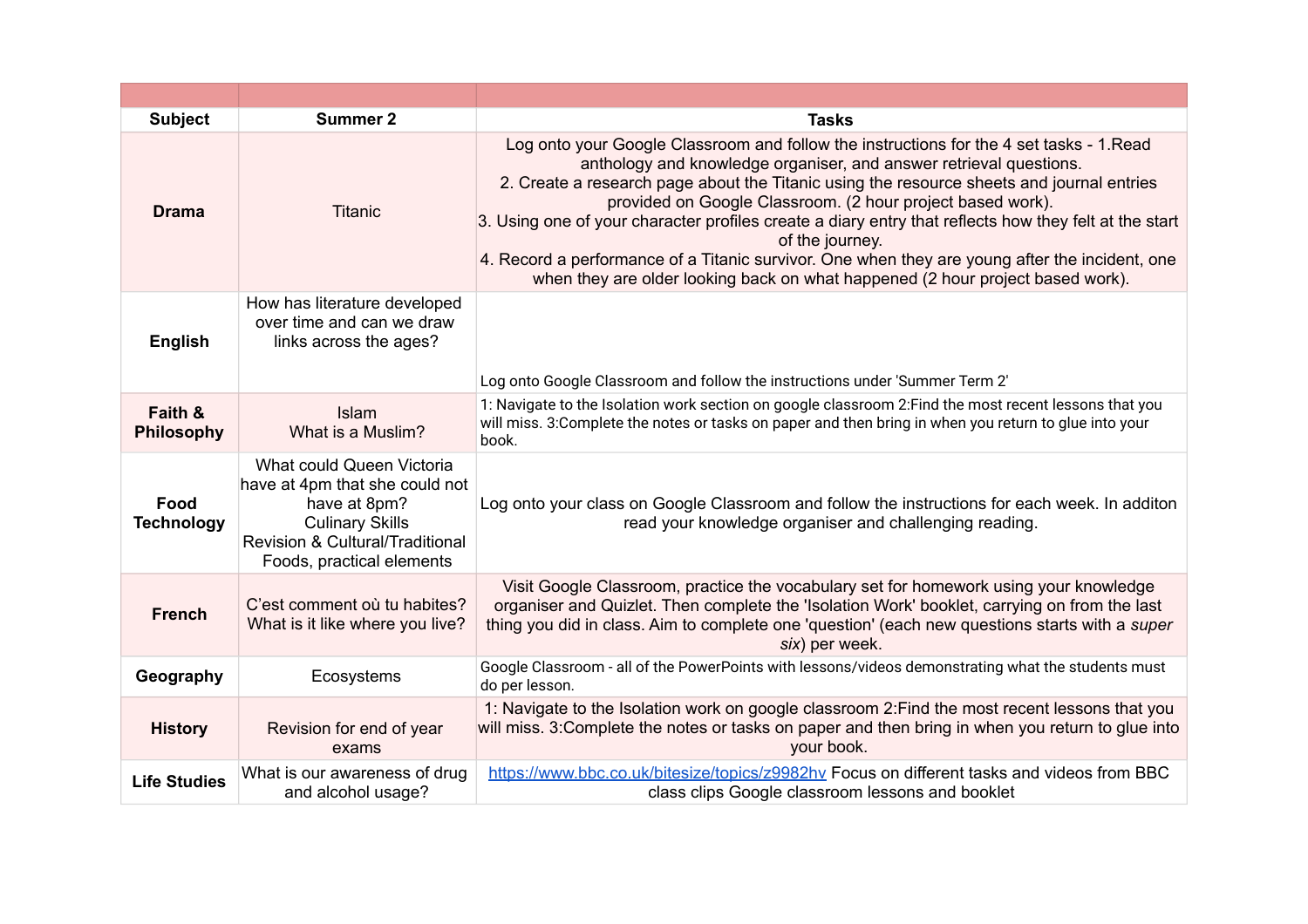| <b>Subject</b>     | <b>Summer 2</b>                                                               | <b>Tasks</b>                                                                                                                                                                                                                                                                                                                                                                                                                                                                                                                                                                                                                                                                                                                          |
|--------------------|-------------------------------------------------------------------------------|---------------------------------------------------------------------------------------------------------------------------------------------------------------------------------------------------------------------------------------------------------------------------------------------------------------------------------------------------------------------------------------------------------------------------------------------------------------------------------------------------------------------------------------------------------------------------------------------------------------------------------------------------------------------------------------------------------------------------------------|
| <b>Mathematics</b> | <b>REASONING WITH DATA</b><br>The data handling cycle<br>Measures of location | Year 8 Maths Guidance: The link will take you to a PDF document that is divided into fortnights.<br>This will show the unit of work the student would be working on in school and will be split into at<br>least 7 lessons. Students can do 1 lesson each time they have Maths or move through at a<br>quicker rate. Each lesson will have a presentation, worksheet and quiz. If students can upload<br>each of their quiz result to their teacher in Google classrooms. In addition home learning tasks<br>are assigned on Mymaths fotnightly. Any concerns just message your class teacher on Google<br>classrooms https://southwirral.wirral.sch.uk/wp-content/uploads/2021/03/Home-study-plan-<br>maths-Spring-Summer-Year-8.pdf |
| <b>Music</b>       | Music in the Media                                                            |                                                                                                                                                                                                                                                                                                                                                                                                                                                                                                                                                                                                                                                                                                                                       |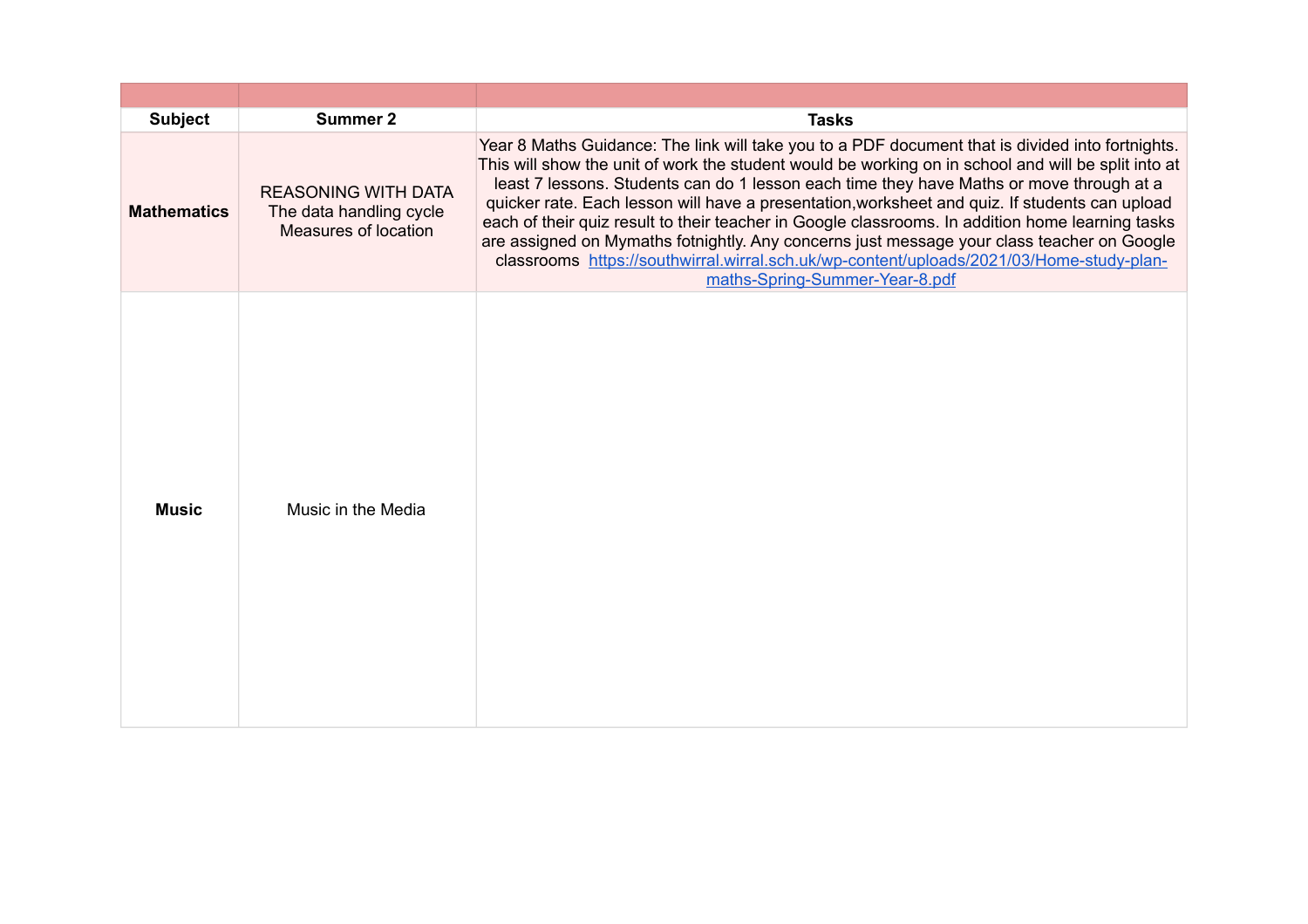| <b>Subject</b>    | Summer 2            | <b>Tasks</b>                                                                                                                                                                                                                                                                                                                                                                                                                                                                                                                                                                                                                                                                                                                                                                                                                                                                                                     |
|-------------------|---------------------|------------------------------------------------------------------------------------------------------------------------------------------------------------------------------------------------------------------------------------------------------------------------------------------------------------------------------------------------------------------------------------------------------------------------------------------------------------------------------------------------------------------------------------------------------------------------------------------------------------------------------------------------------------------------------------------------------------------------------------------------------------------------------------------------------------------------------------------------------------------------------------------------------------------|
| <b>PE - Boys</b>  | <b>SEE SUMMER 1</b> | Isolation Task 1: Log onto your Google Classroom and read the knowledge organiser - select<br>1 of the 5 methods of training and complete a 45 minute workout - if you require ideas or<br>support, you should search the method of training on YouTube and find specific workouts for<br>your fitness needs e.g. https://www.youtube.com/watch?v=dl7hZgjGe1k Isolation Task 2:<br>Log onto your Google Classroom and read the knowledge organiser - select a different method<br>of training and complete a 45 minute workout.  Isolation Task 3: Log onto your Google<br>Classroom and read the knowledge organiser - select a different method of training and<br>complete a 45 minute workout. REFLECTION and EVALUATION - has your fitness<br>improved? Can you identify which components of fitness you have developed? You can<br>communicate this to your teacher through Google classroom email.        |
| <b>PE</b> - Girls | <b>SEE SUMMER 1</b> | <b>Isolation Task 1:</b> Log onto your Google Classroom and read the knowledge organiser - select<br>1 of the 5 methods of training and complete a 45 minute workout - if you require ideas or<br>support, you should search the method of training on YouTube and find specific workouts for<br>your fitness needs e.g. https://www.youtube.com/watch?v=dl7hZgjGe1k Isolation Task 2:<br>Log onto your Google Classroom and read the knowledge organiser - select a different method<br>of training and complete a 45 minute workout.  Isolation Task 3: Log onto your Google<br>Classroom and read the knowledge organiser - select a different method of training and<br>complete a 45 minute workout. REFLECTION and EVALUATION - has your fitness<br>improved? Can you identify which components of fitness you have developed? You can<br>communicate this to your teacher through Google classroom email. |
| <b>Science</b>    | <b>SEE SUMMER 1</b> | Complete a review of the year: Use the links below to revise all of the work we have covered this year:<br>https://classroom.thenational.academy/lessons/review-of-light-c5h32t<br>https://classroom.thenational.academy/lessons/review-part-2-6qtpad<br>https://classroom.thenational.academy/lessons/review-point-part-2-c4rpat<br>https://classroom.thenational.academy/lessons/review-part-2-ccw66d<br>https://classroom.thenational.academy/lessons/review-part-2-6cr66t<br>https://classroom.thenational.academy/lessons/review-part-2-6mwpct                                                                                                                                                                                                                                                                                                                                                              |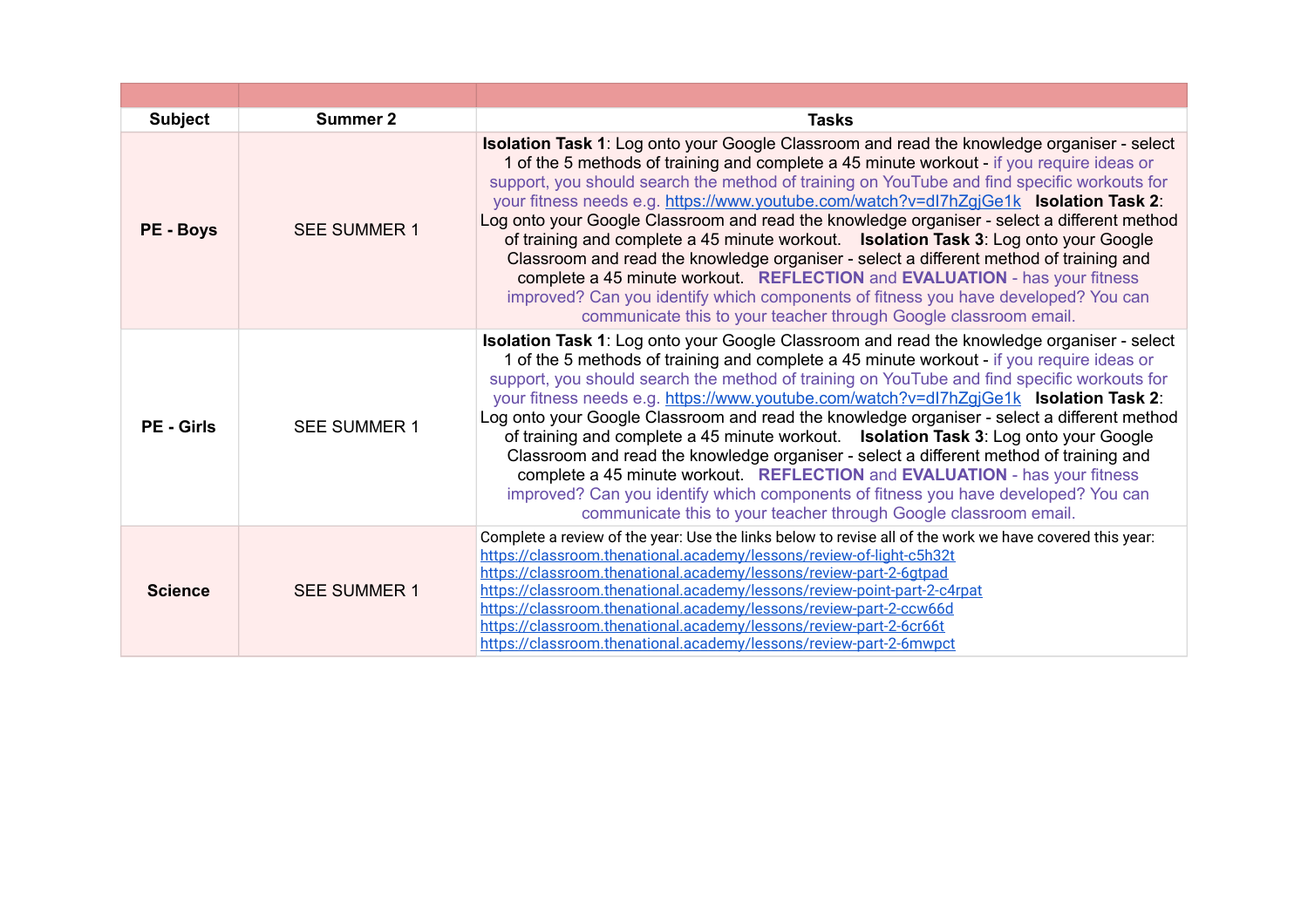| <b>Subject</b>                          | <b>Summer 2</b>                                                                                                            | <b>Tasks</b>                                                                                                                                                                                                                                                                                                                                                                                           |
|-----------------------------------------|----------------------------------------------------------------------------------------------------------------------------|--------------------------------------------------------------------------------------------------------------------------------------------------------------------------------------------------------------------------------------------------------------------------------------------------------------------------------------------------------------------------------------------------------|
| <b>Art &amp; Design</b>                 | Urban Art or GCSE Early<br><b>Start</b>                                                                                    | Log onto your Google Classroom and follow the instructions for the 3 set tasks 1. Grafitti<br>Alphabet 2. Tie Exam 3. Summer poster                                                                                                                                                                                                                                                                    |
| <b>Business</b><br>option group         | planning and pitching a<br>business                                                                                        | Google Classroom - all of the PowerPoints and handouts demonstrating what the students<br>must do.                                                                                                                                                                                                                                                                                                     |
| <b>Computing</b>                        | Physical computing<br>Who is John von Neumann?                                                                             | Log onto your class on Google Classroom and follow the instructions for each week. In<br>additon read your knowledge organiser and challenging reading.                                                                                                                                                                                                                                                |
| <b>Computing</b><br><b>Option Group</b> | 3d modelling and animation<br>using blender.                                                                               | Log onto your class on Google Classroom and follow the instructions for each week. In<br>additon read your knowledge organiser and challenging reading.                                                                                                                                                                                                                                                |
| <b>Dance</b>                            | Technique and performance<br>2                                                                                             | Log onto your Google Classroom and follow the instructions for the tasks entitled Technique<br>and Performance<br>1. 2 Hour task - Read anthology 6 and Knowledge Organiser & answer questions<br>2. 2 Hour task - Research the choreographic process and motif development of motifs<br>3. 2 Hour task - Create a dance for a competition and design the programme note for it on<br>Google Classroom |
| <b>Design</b><br><b>Technology</b>      | <b>Structures</b><br>With great Force comes<br>great responsibility, so what<br>causes a twister to be so<br>destructive?  | Log onto your class on Google Classroom and follow the instructions for each week. In<br>additon read your knowledge organiser and challenging reading.                                                                                                                                                                                                                                                |
| <b>Drama</b>                            | <b>Live Theatre Review</b>                                                                                                 | Log onto your Google Classroom and you will find a username and password to a National<br>Theatre Perfromance. Watch the perfromance and answer the questions on the worksheet.<br>This will take you several hours to complete including watching the performance. Once all<br>questions are complete submit the completed document to your class teacher via Google<br>Classroom.                    |
| <b>English</b>                          | Speaking and listening task<br>- Formal speech creation on<br>a topic of your choice.<br>Getting across your<br>viewpoint. | Log onto Google Classroom and follow the instructions under 'Summer Term 2'                                                                                                                                                                                                                                                                                                                            |
| Faith &<br><b>Philosophy</b>            | Heroes of the Old<br><b>Testament</b><br>What can we learn from<br>people in the past?                                     | 1: Navigate to the Isolation work section on google classroom 2: Find the most recent lessons that you<br>will miss. 3: Complete the notes or tasks on paper and then bring in when you return to glue into your<br>book.                                                                                                                                                                              |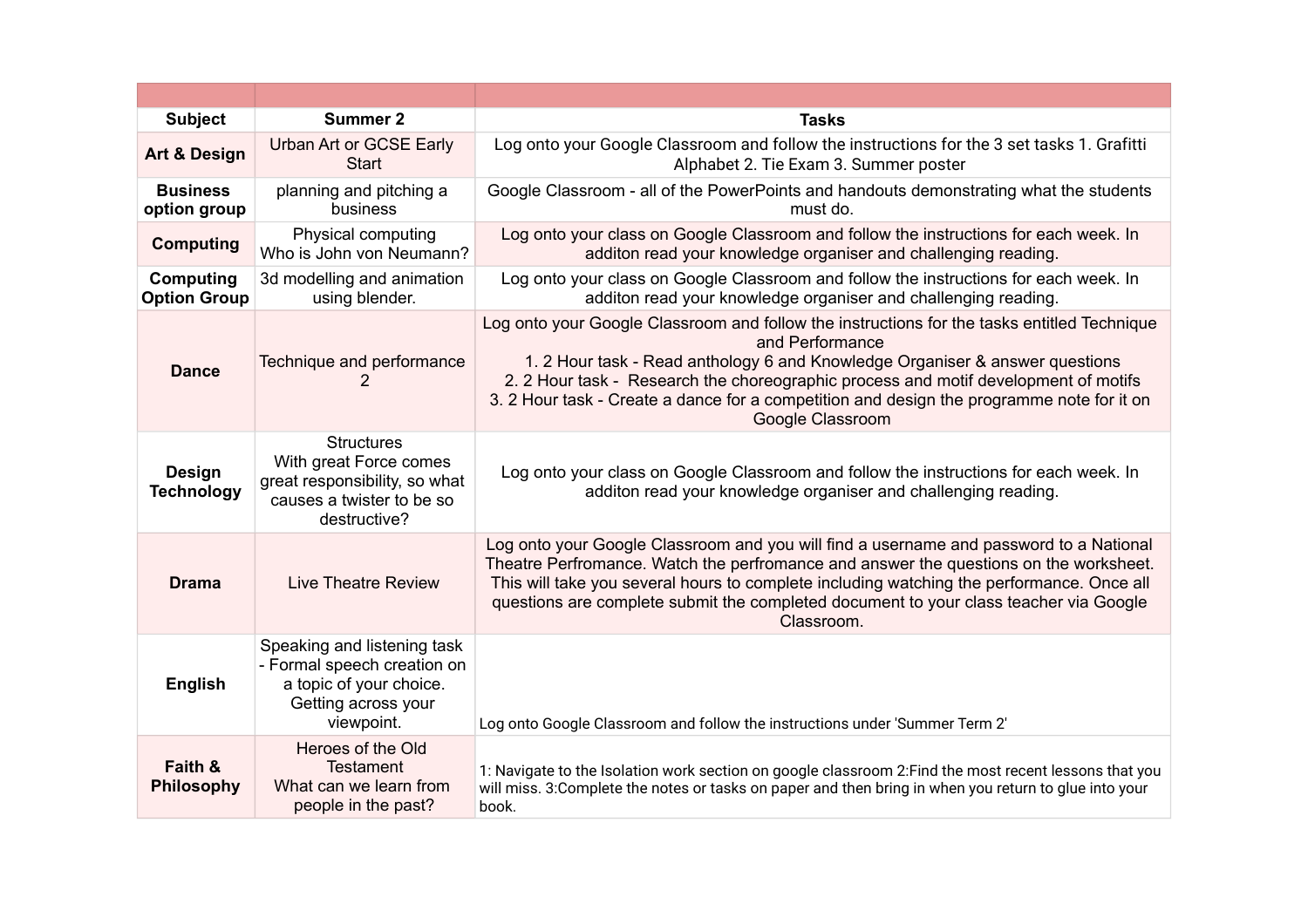| <b>Subject</b>                                        | Summer 2                                                                                                                                            | <b>Tasks</b>                                                                                                                                                                                                                                                                                                                                                                                                |
|-------------------------------------------------------|-----------------------------------------------------------------------------------------------------------------------------------------------------|-------------------------------------------------------------------------------------------------------------------------------------------------------------------------------------------------------------------------------------------------------------------------------------------------------------------------------------------------------------------------------------------------------------|
| Food<br><b>Technology</b>                             | What does a chef have to<br>do?<br><b>Job Roles</b><br>Head Chef, Sous Chef,<br>Larder Chef, Commis Chef,<br>Pastry Chef.<br>Revision, Practical's. | Log onto your class on Google Classroom and follow the instructions for each week. In<br>additon read your knowledge organiser and challenging reading.                                                                                                                                                                                                                                                     |
| <b>French</b>                                         | Devrait-on visiter le monde<br>francophone?<br>Should we visit the French<br>speaking world?                                                        | Visit Google Classroom, practice the vocabulary set for homework using your knowledge<br>organiser and Quizlet. Then complete the 'Isolation Work' booklet, carrying on from the last<br>thing you did in class. Aim to complete one 'question' (each new questions starts with a super<br>six) per week.                                                                                                   |
| Geography                                             | India: An emerging country.                                                                                                                         | Google Classroom - all of the PowerPoints with lessons/videos demonstrating what the students must<br>do per lesson.                                                                                                                                                                                                                                                                                        |
| <b>History</b>                                        | Revision for end of year<br>exams                                                                                                                   | 1: Navigate to Google Classroom 2: Find "ISOLATION WORK REVISION" 3: Complete the<br>revision using the attached knowledge organisers.                                                                                                                                                                                                                                                                      |
| <b>Life Studies /</b><br><b>Citizenship</b><br>option | Dealing with addiction-<br>Drugs, alcohol, gambling -<br>have our views changed<br>from year 7 to now?                                              | https://www.bbc.co.uk/bitesize/topics/z9982hy BBC class clips. Google classroom, video<br>links and booklet completion                                                                                                                                                                                                                                                                                      |
| <b>Mathematics</b>                                    | <b>ROTATION &amp;</b><br><b>TRANSLATION</b><br><b>REVIEW of YEARS WORK</b>                                                                          | Rotation and translation: https://classroom.thenational.academy/units/translate-and-vectors-<br>1-4275 https://classroom.thenational.academy/units/translate-and-vectors-1-4275 Revision:<br>https://classroom.thenational.academy/units/fdp-review-9-1a-1278 https://classroom.<br>thenational.academy/units/angle-review-9-5a-1d64 https://classroom.thenational.<br>academy/units/ratio-review-9-7a-56c5 |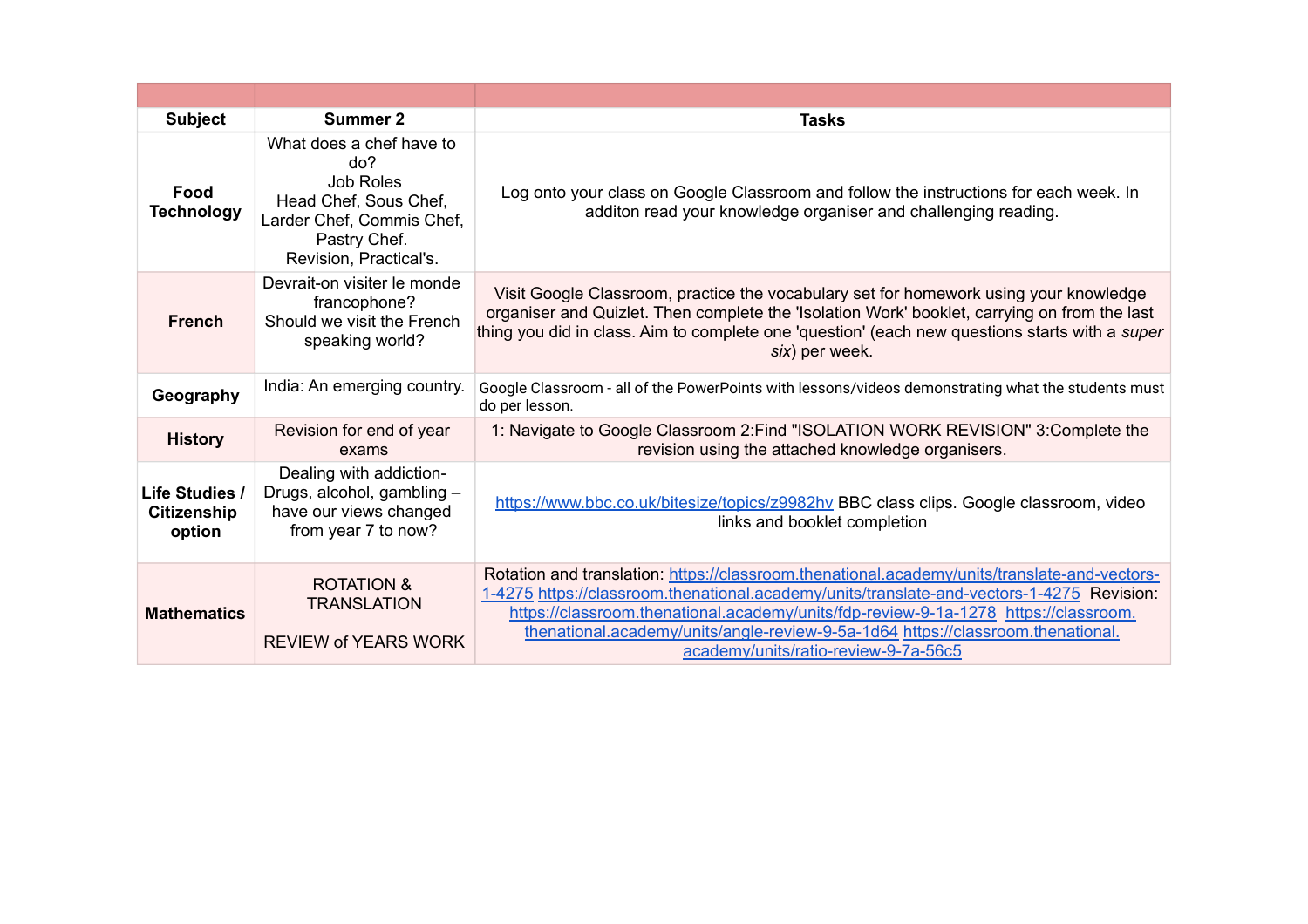| <b>Subject</b>   | <b>Summer 2</b>     | <b>Tasks</b>                                                                                                                                                                                                                                                                                                                                                                                                                                                                                                                                                                                                                                                                                                                                                                                                                                                                                                           |
|------------------|---------------------|------------------------------------------------------------------------------------------------------------------------------------------------------------------------------------------------------------------------------------------------------------------------------------------------------------------------------------------------------------------------------------------------------------------------------------------------------------------------------------------------------------------------------------------------------------------------------------------------------------------------------------------------------------------------------------------------------------------------------------------------------------------------------------------------------------------------------------------------------------------------------------------------------------------------|
| Music            | Minimalism          |                                                                                                                                                                                                                                                                                                                                                                                                                                                                                                                                                                                                                                                                                                                                                                                                                                                                                                                        |
| <b>PE - Boys</b> | <b>SEE SUMMER 1</b> | <b>Isolation Task 1:</b> Log onto your Google Classroom and read the knowledge organiser -<br>select 1 of the 5 methods of training and complete a 45 minute workout - if you require ideas<br>or support, you should search the method of training on YouTube and find specific workouts<br>for your fitness needs e.g. https://www.youtube.com/watch?v=dl7hZgjGe1k Isolation Task<br>2: Log onto your Google Classroom and read the knowledge organiser - select a different<br>method of training and complete a 45 minute workout. <b>Isolation Task 3</b> : Log onto your<br>Google Classroom and read the knowledge organiser - select a different method of training<br>and complete a 45 minute workout REFLECTION and EVALUATION - has your fitness<br>improved? Can you identify which components of fitness you have developed? You can<br>communicate this to your teacher through Google classroom email. |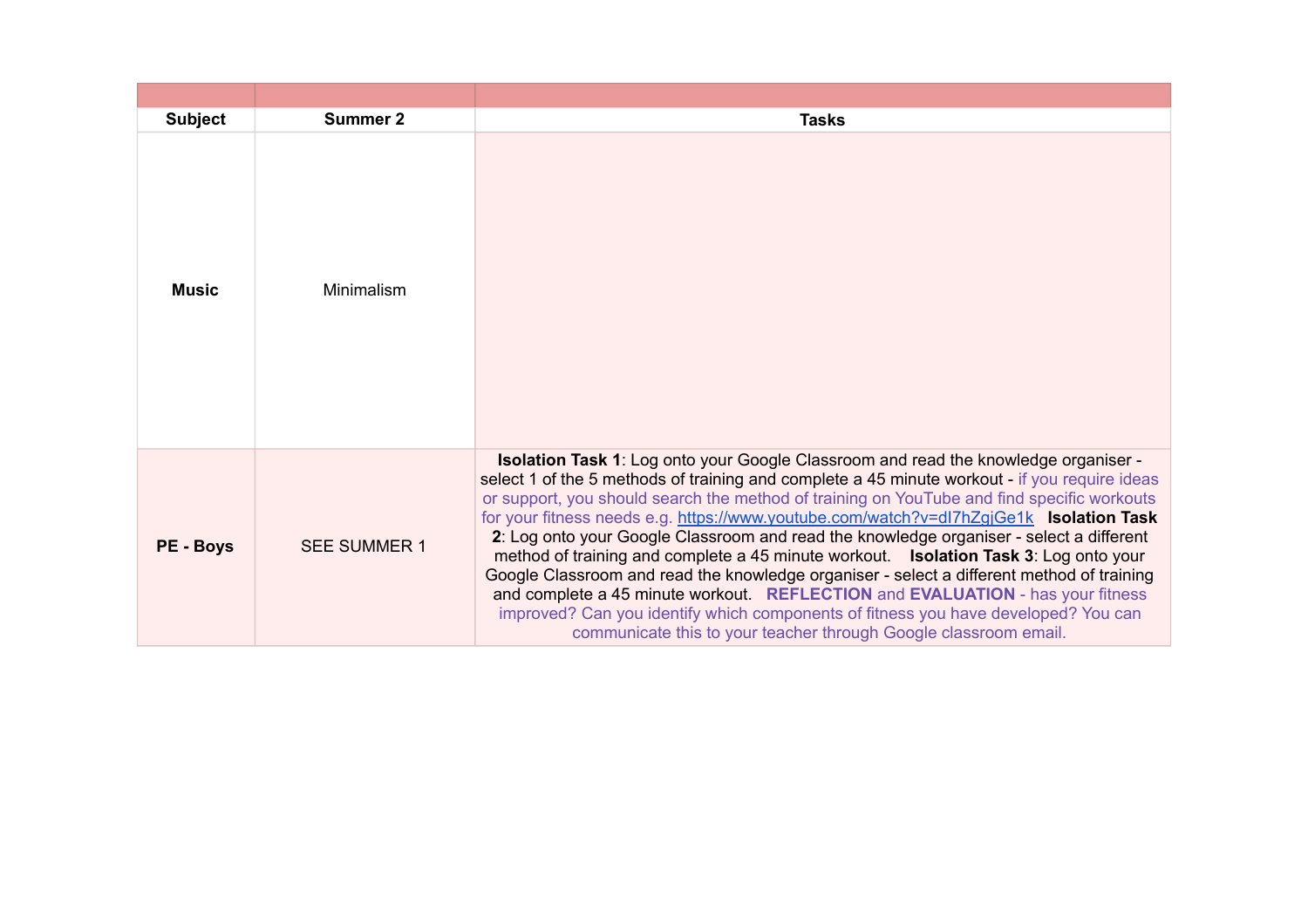| <b>Subject</b>                | <b>Summer 2</b>                                                                                 | <b>Tasks</b>                                                                                                                                                                                                                                                                                                                                                                                                                                                                                                                                                                                                                                                                                                                                                                                                                                                                                                     |
|-------------------------------|-------------------------------------------------------------------------------------------------|------------------------------------------------------------------------------------------------------------------------------------------------------------------------------------------------------------------------------------------------------------------------------------------------------------------------------------------------------------------------------------------------------------------------------------------------------------------------------------------------------------------------------------------------------------------------------------------------------------------------------------------------------------------------------------------------------------------------------------------------------------------------------------------------------------------------------------------------------------------------------------------------------------------|
| <b>PE</b> - Girls             | <b>SEE SUMMER 1</b>                                                                             | Isolation Task 1: Log onto your Google Classroom and read the knowledge organiser -<br>select 1 of the 5 methods of training and complete a 45 minute workout - if you require ideas<br>or support, you should search the method of training on YouTube and find specific workouts<br>for your fitness needs e.g. https://www.youtube.com/watch?v=dl7hZqjGe1k Isolation Task<br>2: Log onto your Google Classroom and read the knowledge organiser - select a different<br>method of training and complete a 45 minute workout. <b>Isolation Task 3</b> : Log onto your<br>Google Classroom and read the knowledge organiser - select a different method of training<br>and complete a 45 minute workout. REFLECTION and EVALUATION - has your fitness<br>improved? Can you identify which components of fitness you have developed? You can<br>communicate this to your teacher through Google classroom email. |
| Science -<br><b>Biology</b>   | Is there anything living out<br>there?<br>Abiotic/biotic factors<br>Adaptation<br>Food chains   |                                                                                                                                                                                                                                                                                                                                                                                                                                                                                                                                                                                                                                                                                                                                                                                                                                                                                                                  |
| Science -<br><b>Chemistry</b> | How do substances stick<br>together?<br><b>Fullerenes</b><br><b>Bucky balls</b><br>Nano-science | Use the links below to revise the work we have done this year:<br>https://classroom.thenational.academy/lessons/review-part-1-chh62t<br>https://classroom.thenational.academy/lessons/review-part-2-cmvked<br>https://classroom.thenational.academy/lessons/review-part-1-chqpae<br>https://classroom.thenational.academy/lessons/review-part-2-c8tp2d                                                                                                                                                                                                                                                                                                                                                                                                                                                                                                                                                           |
| Science -<br><b>Physics</b>   | Why do my socks fall down?<br>Elastic deformation<br>Springs<br>Hooke's law                     | Use the links below to revise the work we have done this year:<br>https://classroom.thenational.academy/lessons/density-of-solids-60w3at<br>https://classroom.thenational.academy/lessons/density-required-practical-6hhk2r<br>https://classroom.thenational.academy/lessons/review-part-1-6mupcr<br>https://classroom.thenational.academy/lessons/the-elastic-potential-store-70u62t<br>https://classroom.thenational.academy/lessons/forces-and-elasticity-part-1-6tip8c<br>https://classroom.thenational.academy/lessons/forces-and-elasticity-part-2-70vk6t                                                                                                                                                                                                                                                                                                                                                  |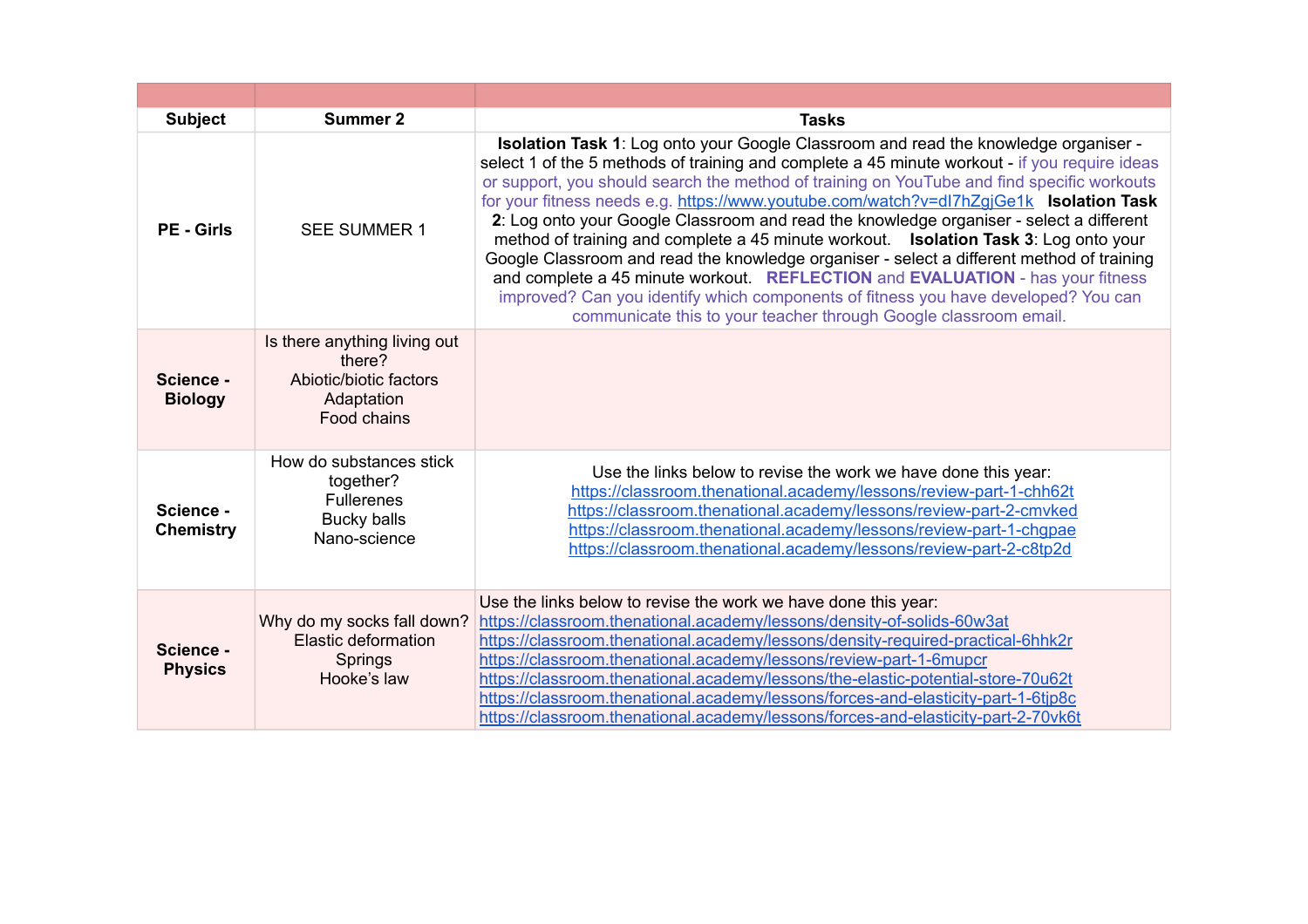| <b>Subject</b>          | <b>Summer 2</b>                                                                                                                                                                             | <b>Tasks</b>                                                                                                                                                                                                                                                                                                                                                                                                                                                                          |
|-------------------------|---------------------------------------------------------------------------------------------------------------------------------------------------------------------------------------------|---------------------------------------------------------------------------------------------------------------------------------------------------------------------------------------------------------------------------------------------------------------------------------------------------------------------------------------------------------------------------------------------------------------------------------------------------------------------------------------|
| <b>Art &amp; Design</b> | How do I conduct a practical<br>investigation into<br><b>Contemporary Portraiture</b><br>Component 1: Portfolio<br>Developing Ideas (AO1)<br>Using Resources (AO2)<br>Recording Ideas (AO3) | Log onto your Google Classroom and follow the instructions for any outstanding tasks                                                                                                                                                                                                                                                                                                                                                                                                  |
| <b>Computing</b>        | How do protocols govern<br>data transfer across<br>networks?<br>Network Topologies,<br>Protocols, Security Threats.<br>Programming                                                          | Log onto your class on Google Classroom and follow the instructions for each week. In additon<br>read your knowledge organiser and challenging reading.                                                                                                                                                                                                                                                                                                                               |
| <b>Dance</b>            | Focus anthology works in<br>theory lessons<br>5. Shadows & 6. Within Her<br>Eyes<br>How can I communicate<br>ideas, feelings and<br>emotions?<br>What are choreographic<br>devices?         | Log onto your Google Classroom and follow the instructions for the tasks entitled "Within her<br>Eyes" 1. 2 Hour task - Read anthology 6 and Knowledge Organiser 6 & answer questions and<br>upload.<br>2. 5 Hour task - Follow Google slides on the work "Within Her Eyes" and watch the work whilst<br>completing folder notes. upload a photo.<br>3. 4 Hour task - Create a phrase in the style and complete creative tasks on GC uplaod your<br>phrase or show teacher on return. |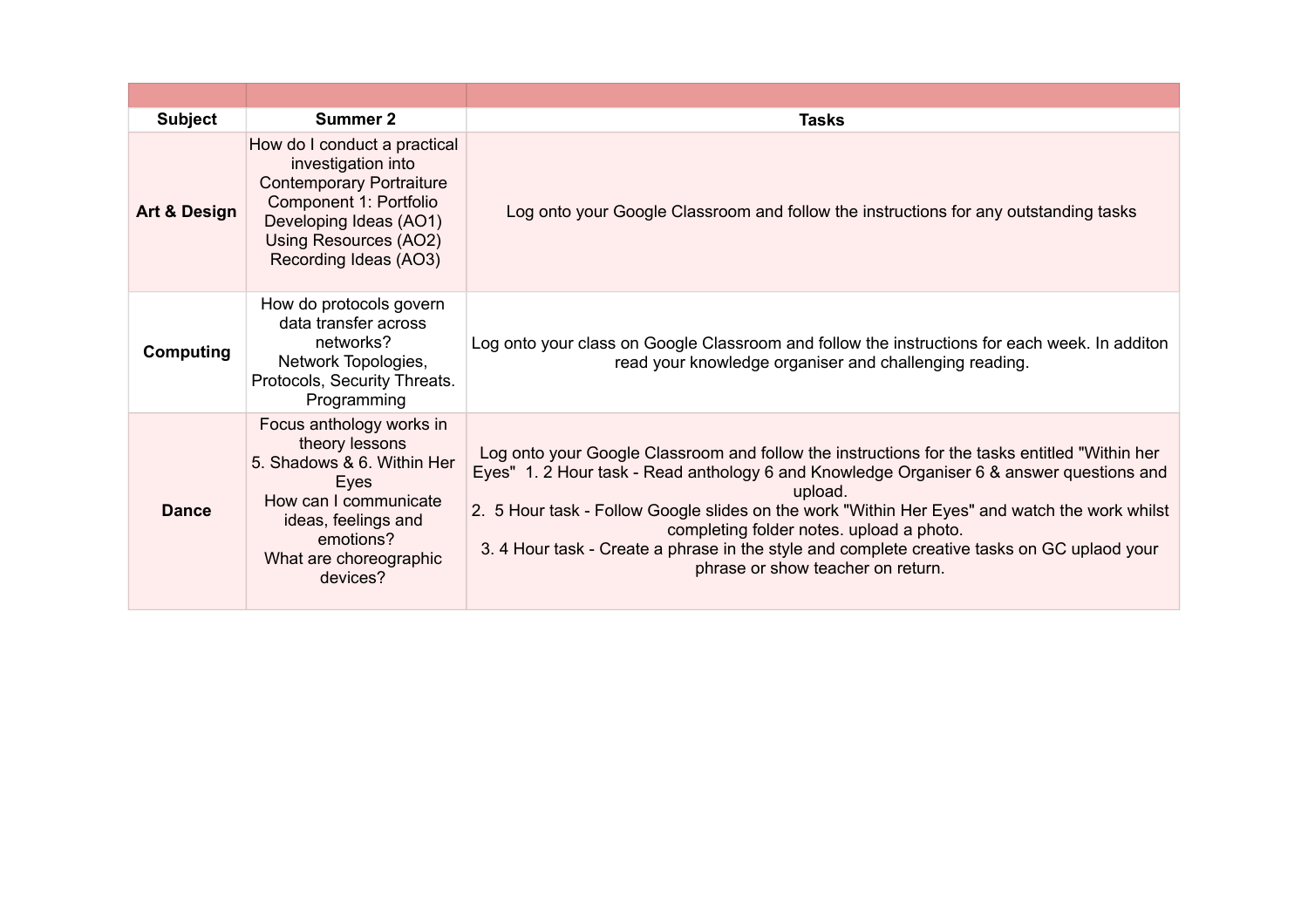| <b>Subject</b>                     | <b>Summer 2</b>                                                                                                                                                                              | <b>Tasks</b>                                                                                                                                            |
|------------------------------------|----------------------------------------------------------------------------------------------------------------------------------------------------------------------------------------------|---------------------------------------------------------------------------------------------------------------------------------------------------------|
|                                    | Theory<br>Design Cycle<br><b>Scales of Production</b><br>Ergonomics and<br>Anthropometry<br><b>Systems and Control</b><br>Mechanisms (Levers)                                                |                                                                                                                                                         |
| <b>Design</b><br><b>Technology</b> | <b>NEA</b><br><b>Context Analysis</b><br><b>Client/User Analysis</b><br>Social, Moral, Cultural<br>Analysis<br><b>Design Possibilities</b><br>What is the definition of<br>Iterative Design? | Log onto your class on Google Classroom and follow the instructions for each week. In additon<br>read your knowledge organiser and challenging reading. |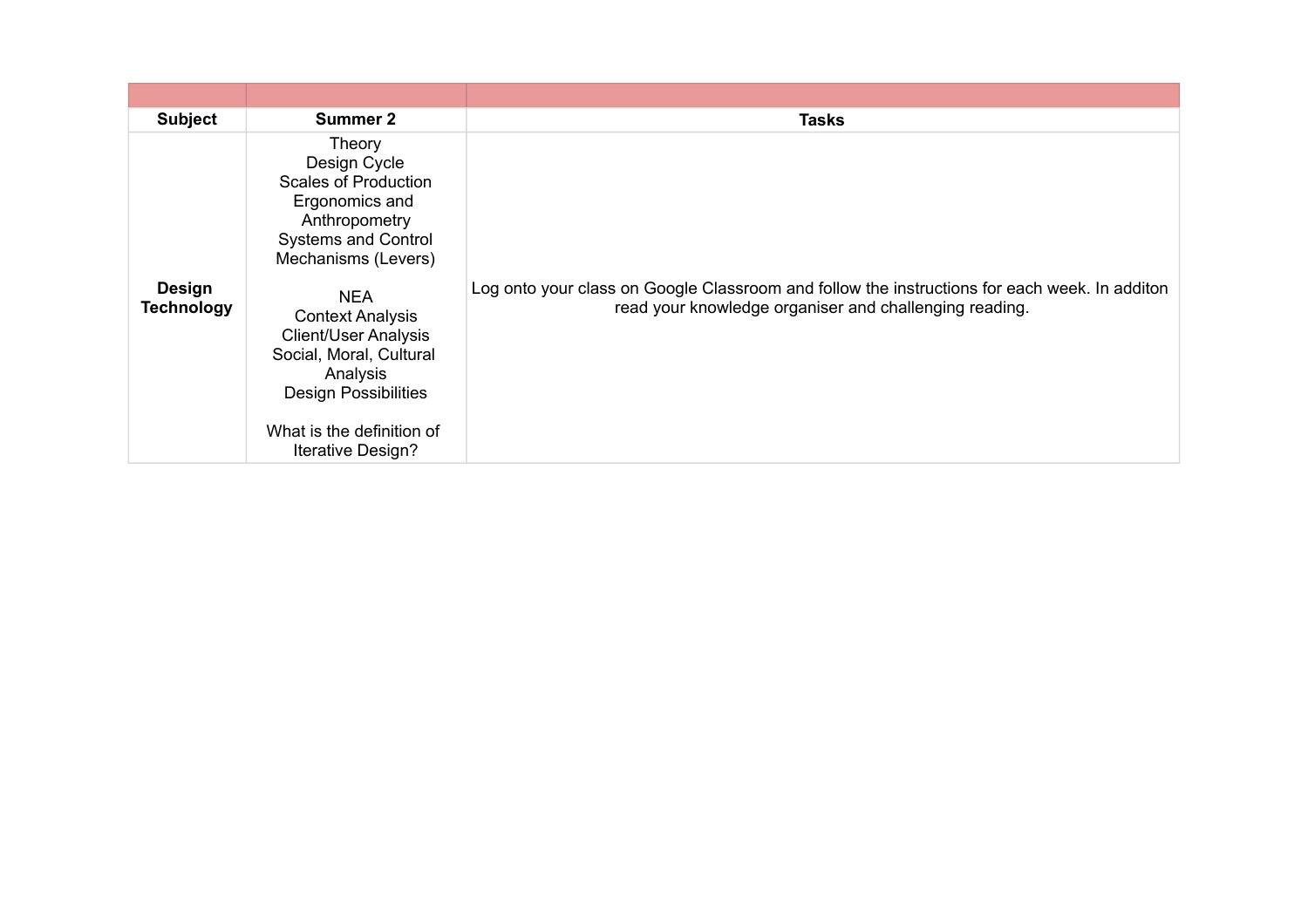| <b>Subject</b>                | Summer 2                                                                                                                                                                | <b>Tasks</b>                                                                                                                                                                                                                                                                                                                                                       |
|-------------------------------|-------------------------------------------------------------------------------------------------------------------------------------------------------------------------|--------------------------------------------------------------------------------------------------------------------------------------------------------------------------------------------------------------------------------------------------------------------------------------------------------------------------------------------------------------------|
| <b>Digital</b><br>Photography | How do create Surreal<br>digital artwork inspired by<br>Rene Magritte and Salvador<br>Dali? Developing Ideas<br>(AO1) Using Resources<br>(AO2) Recording Ideas<br>(AO3) | Log onto your Google Classroom and follow the instructions for the 3 set Surrealism tasks.                                                                                                                                                                                                                                                                         |
| <b>Drama</b>                  | Presenting and Performing<br><b>Texts-Skills introduction</b><br>using selected texts<br>Theatre review (04)                                                            | Log onto your Google Classroom and follow the instructions for the 3 set tasks - 1. Write a<br>theatre review of the live performance allocated on Google Classroom.<br>2. Write an evaluation of your monologue performance, detailing what you will do next, how you<br>will improve and how you will action this.<br>3. Select a second extract for performance |
| <b>English</b>                | Log onto Google Classroom<br>and follow the instructions<br>under 'Summer Term 2'                                                                                       | Log on to Google Classroom. You will see that there is a topic headed - 'Tasks for completion during self<br>isolation'.                                                                                                                                                                                                                                           |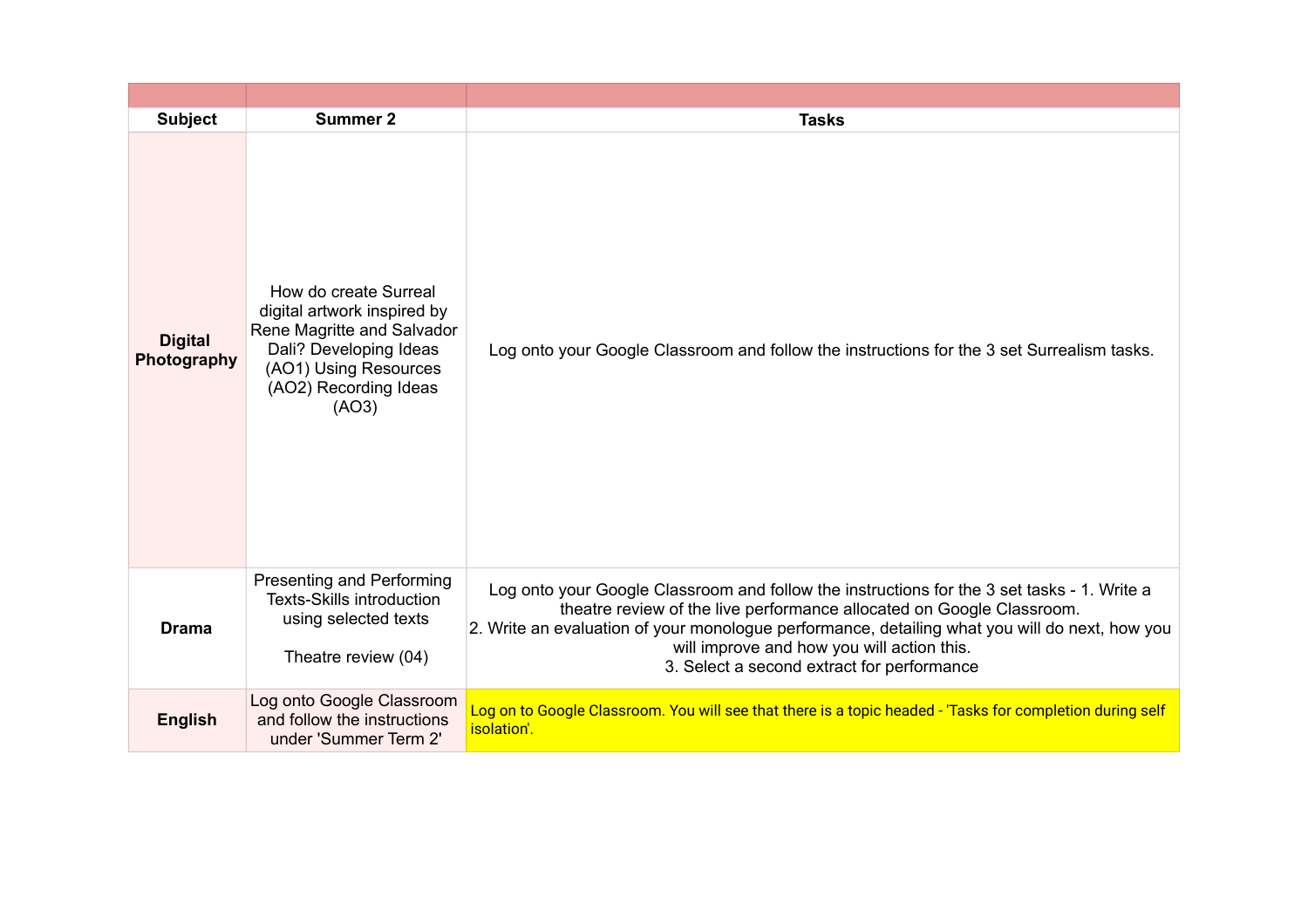| <b>Subject</b>                          | <b>Summer 2</b>                                                                                                                                                                                                   | Tasks                                                                                                                                                                                                                     |
|-----------------------------------------|-------------------------------------------------------------------------------------------------------------------------------------------------------------------------------------------------------------------|---------------------------------------------------------------------------------------------------------------------------------------------------------------------------------------------------------------------------|
| <b>Enterprise</b>                       | Component 1 - LAC - How<br>can external factors impact<br>an organisation's future?<br>Researching and producing<br>a report on : Investigating<br>the factors that contribute to<br>the success of an enterprise | Log onto your class on Google Classroom and follow the instructions for each week. In additon<br>read your knowledge organiser and challenging reading.                                                                   |
| <b>Faith &amp;</b><br><b>Philosophy</b> | <b>Christian Beliefs</b><br>What do Christians believe?<br>The Trinity<br>Creation<br>The Incarnation<br>What is the significance of<br>the last week of Jesus' life?<br>The Last Days of Jesus                   | 1: Navigate to the Isolation work section on google classroom 2: Find the most recent lessons<br>that you will miss. 3: Complete the notes or tasks on paper and then bring in when you return to<br>glue into your book. |
|                                         |                                                                                                                                                                                                                   |                                                                                                                                                                                                                           |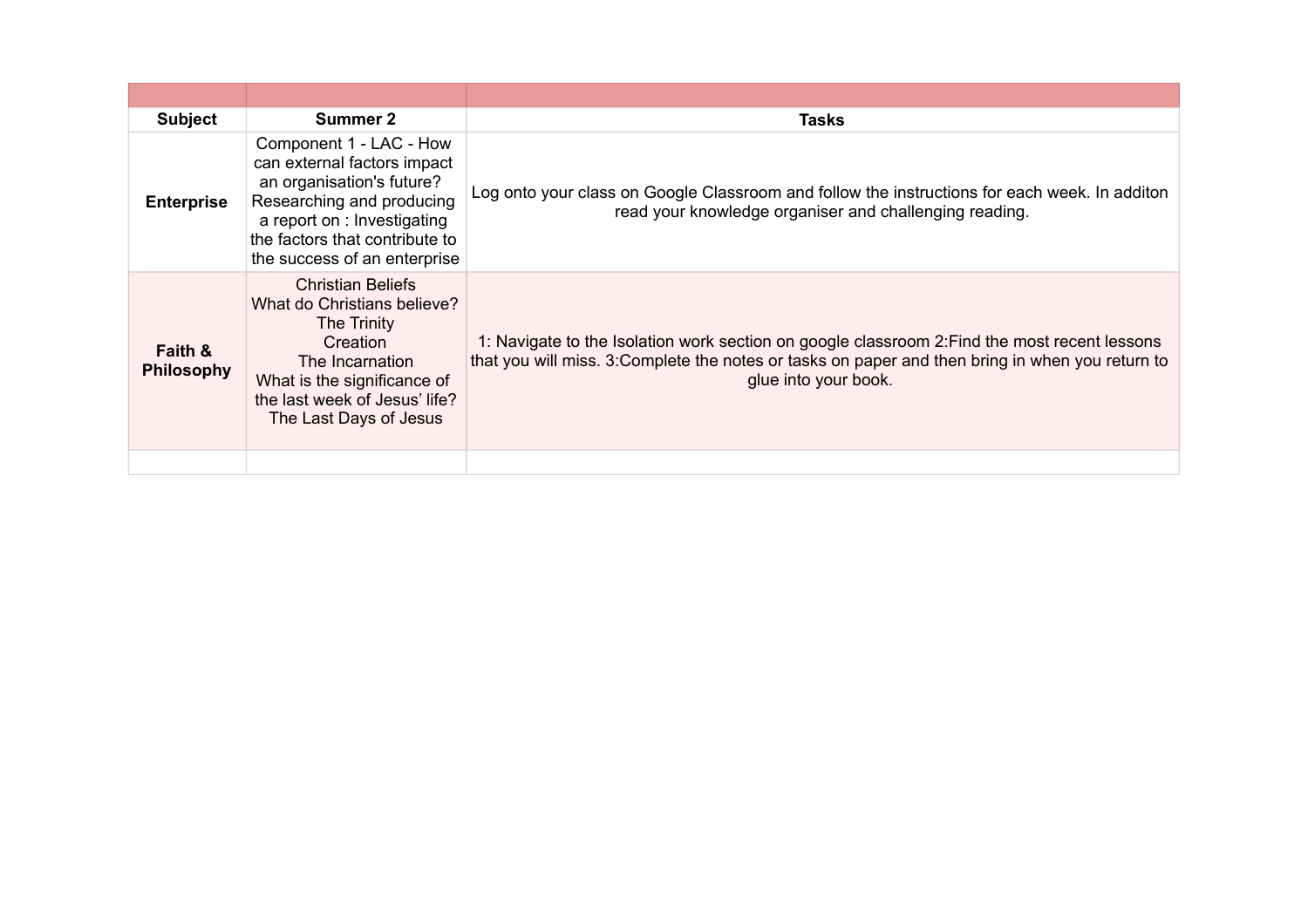| <b>Subject</b> | <b>Summer 2</b>                                                                                                                                                                                                                                                                                                                                                                                                                                                                                                                                                                                                                                                               | <b>Tasks</b>                                                                                                                                                                                                          |
|----------------|-------------------------------------------------------------------------------------------------------------------------------------------------------------------------------------------------------------------------------------------------------------------------------------------------------------------------------------------------------------------------------------------------------------------------------------------------------------------------------------------------------------------------------------------------------------------------------------------------------------------------------------------------------------------------------|-----------------------------------------------------------------------------------------------------------------------------------------------------------------------------------------------------------------------|
| <b>French</b>  | Qu'est-ce que tu veux faire<br>a l'avenir?<br>What do you want to do in<br>the future?<br>(C&FS&E: Education Post<br>16/Jobs, Career Choices<br>and Ambitions)<br>Qu'est-ce que tu vas faire<br>après avoir quitté le collège?<br>What are you going to do<br>after leaving school?<br>Quelles sont tes ambitions?<br>What are your ambitions?<br>Qu'est-ce que tu voudrais<br>faire comme emploi?<br>What would like to do as a<br>job?<br>Quelles sont tes qualités<br>personnelles?<br>What are you personal<br>qualities?<br>Parle moi de ton métier de<br>rêve. T<br>Tell me about your dream<br>job<br>Parle moi de ton stage.<br>Tell me about your work<br>experience | 1. Revise vocabulary using the Knowledge Organiser and Quizlet.<br>2. Complete the most recent work assigned on Google Classroom.<br>https://sites.google.com/southwirral.wirral.sch.uk/modern-foreign-languages/home |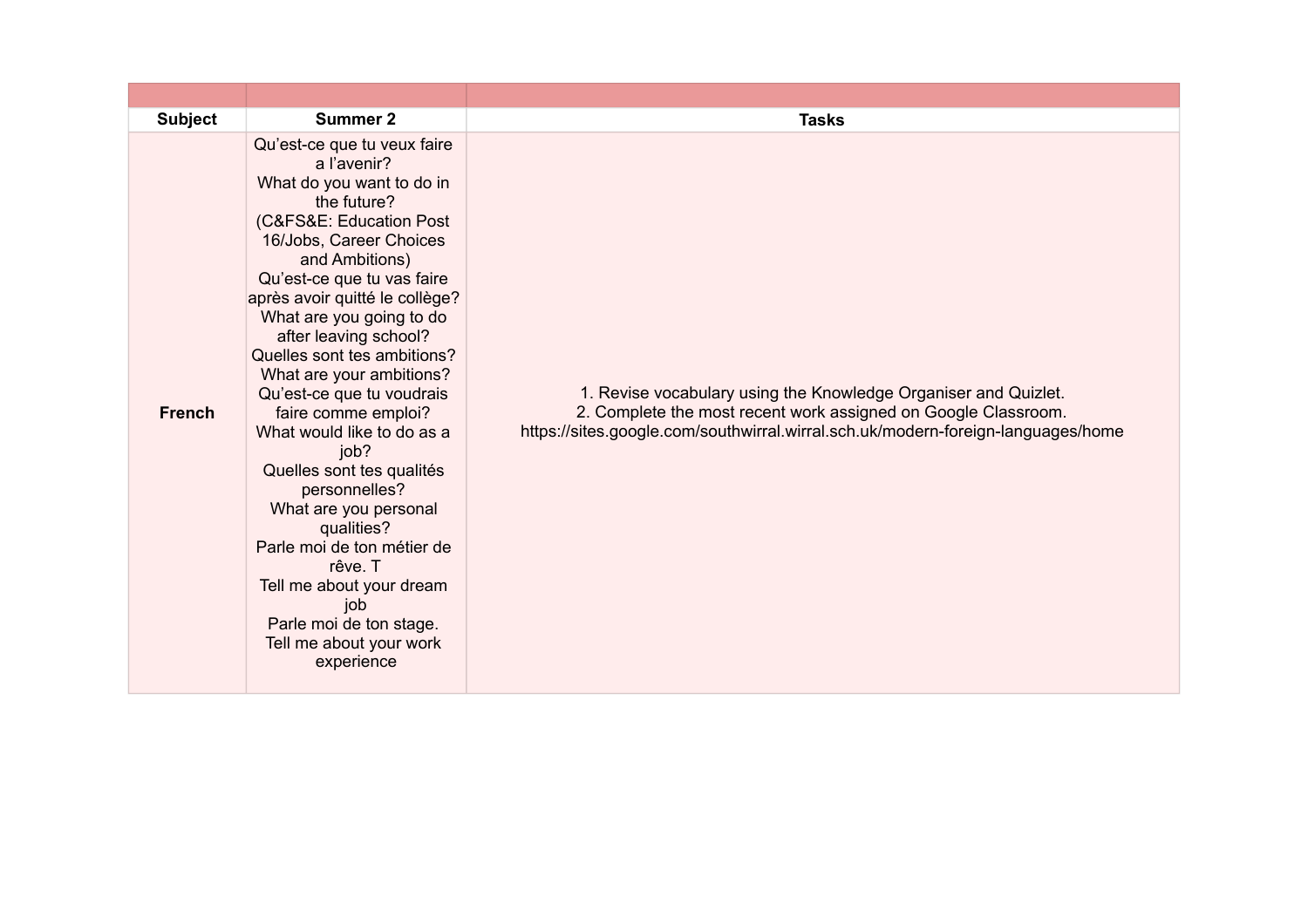| <b>Subject</b>            | <b>Summer 2</b>                                                                                                                                                                                                                                                                                                                                                                                                                                          | <b>Tasks</b>                                                                                                                                            |
|---------------------------|----------------------------------------------------------------------------------------------------------------------------------------------------------------------------------------------------------------------------------------------------------------------------------------------------------------------------------------------------------------------------------------------------------------------------------------------------------|---------------------------------------------------------------------------------------------------------------------------------------------------------|
| Geography                 | U.K. Challenges and Urban<br><b>Fieldwork</b><br>How does the UK face<br>challenges from<br>globalisation and economic<br>change and what are the<br>solutions?<br>The challenges that urban<br>and rural UK face and the<br>strategies to address issues<br>such as conservation.<br>Field work in Liverpool City<br>Centre (Liverpool 1, Bold<br><b>Street and the Baltic</b><br>Triangle) to assess the<br>impact of globalisation on<br>these sites. | https://sites.google.com/view/geographyabsencework/home                                                                                                 |
| German                    |                                                                                                                                                                                                                                                                                                                                                                                                                                                          |                                                                                                                                                         |
| Health &<br><b>Social</b> | What sources of support are<br>available for individuals that<br>have to adapt to an<br>unexpected life event?<br>Component 1 - Learning<br>Aim B2)<br>Coping with change caused<br>by life events                                                                                                                                                                                                                                                       | Log onto your class on Google Classroom and follow the instructions for each week. In additon<br>read your knowledge organiser and challenging reading. |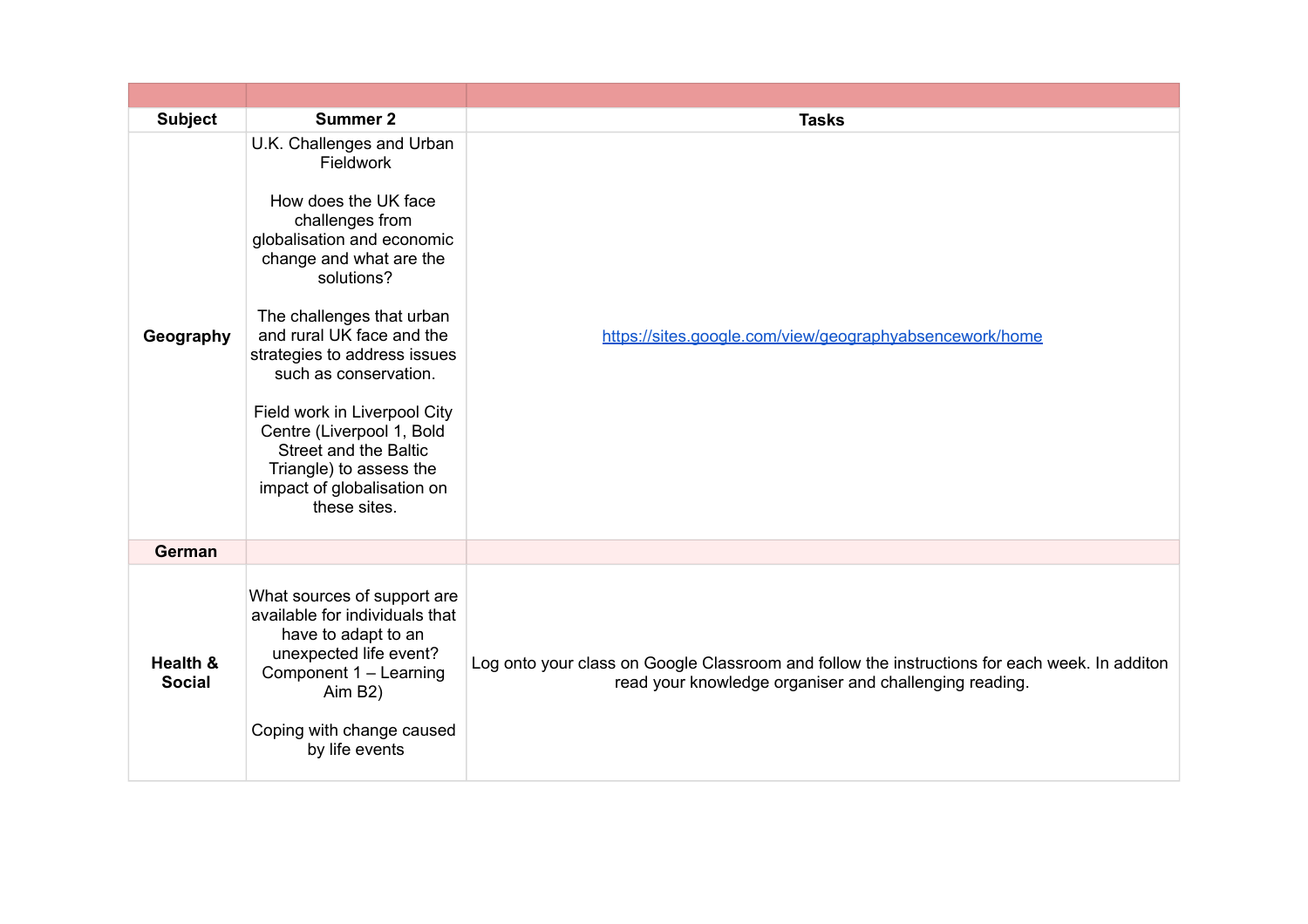| <b>Subject</b>                       | <b>Summer 2</b>                                                                                                                                                                                                        | <b>Tasks</b>                                                                                                                                                                                                                                                                                                                                                                                                                                                                                                                                                                                                                                                                                                                                                                                                                                                                                                                                                                                                                                                                                |
|--------------------------------------|------------------------------------------------------------------------------------------------------------------------------------------------------------------------------------------------------------------------|---------------------------------------------------------------------------------------------------------------------------------------------------------------------------------------------------------------------------------------------------------------------------------------------------------------------------------------------------------------------------------------------------------------------------------------------------------------------------------------------------------------------------------------------------------------------------------------------------------------------------------------------------------------------------------------------------------------------------------------------------------------------------------------------------------------------------------------------------------------------------------------------------------------------------------------------------------------------------------------------------------------------------------------------------------------------------------------------|
| <b>History</b>                       | Revision for end of year<br>exams                                                                                                                                                                                      | 1: Navigate to the Isolation work on google classroom 2: Find the most recent lessons that you<br>will miss. 3: Complete the notes or tasks on paper and then bring in when you return to glue into<br>your book.                                                                                                                                                                                                                                                                                                                                                                                                                                                                                                                                                                                                                                                                                                                                                                                                                                                                           |
| <b>Hospitality &amp;</b><br>Catering | Unit 2 LO3: What<br>techniques are required in<br>the preparation and cooking<br>of commodities?<br>Introduction to Brief - Flip<br>Flop Café. Reasons for<br>choice of dishes for trials.<br>X6 trial cooks in total. | Log onto your class on Google Classroom and follow the instructions for each week. In additon<br>read your knowledge organiser and challenging reading.                                                                                                                                                                                                                                                                                                                                                                                                                                                                                                                                                                                                                                                                                                                                                                                                                                                                                                                                     |
| $\mathsf{I}\mathsf{T}$               | Component 2 - LAA - What<br>are the most effective<br>research methods? -<br>Researching and producing<br>a report on investigating the<br>role and impact of using<br>data on individuals and<br>organisations.       | Log onto your class on Google Classroom and follow the instructions for each week. In additon<br>read your knowledge organiser and challenging reading.                                                                                                                                                                                                                                                                                                                                                                                                                                                                                                                                                                                                                                                                                                                                                                                                                                                                                                                                     |
| <b>Mathematics</b><br>- Foundation   | <b>PROBABILITY</b>                                                                                                                                                                                                     | Year 10 Maths Guidance: There are 2 courses taughts in year 10, students in 10w1 and 10s1 will follow<br>the Higher course and 10w2 & 3 and 10S2 & 3 will follow the Foundation course. The links will take you to<br>a PDF document that is divided into fortnights. This will show the unit of work the student would be<br>working on in school and will be split into at least 9 lessons. Students can do 1 lesson each time they<br>have Maths or move through at a quicker rate. Each lesson will have a presentation, a worksheet and a<br>quiz. If students can upload their quiz result to their teacher in Google classrooms. In addition home<br>learning tasks are assigned fortnightly by their teacher on Google classrooms. Any concerns just<br>message your class teacher on Google classrooms. FOUNDATION: https://southwirral.wirral.sch.uk/wp-<br>content/uploads/2021/03/Home-study-plan-maths-Spring-Summer-Year-10-Foundation.pdf HIGHER:<br>https://southwirral.wirral.sch.uk/wp-content/uploads/2021/03/Home-study-plan-maths-Spring-Summer-<br>Year-10-Higher.pdf |
| <b>Mathematics</b><br>- Higher       | SHAPE - Transformations,<br>constructions, loci and<br>bearings                                                                                                                                                        | Transformations - https://classroom.thenational.academy/units/reflection-7c02<br>https:<br>//classroom.thenational.academy/units/translate-and-vectors-1-4275<br>https://classroom.<br>thenational.academy/units/rotation-and-enlargement-ddac<br>https://classroom.thenational.<br>academy/units/enlargement-and-similarity-b49d<br>Constructions and loci - https:<br>//classroom.thenational.academy/units/constructions-loci-a787<br>Bearings - https:<br>//classroom.thenational.academy/units/bearings-7867                                                                                                                                                                                                                                                                                                                                                                                                                                                                                                                                                                           |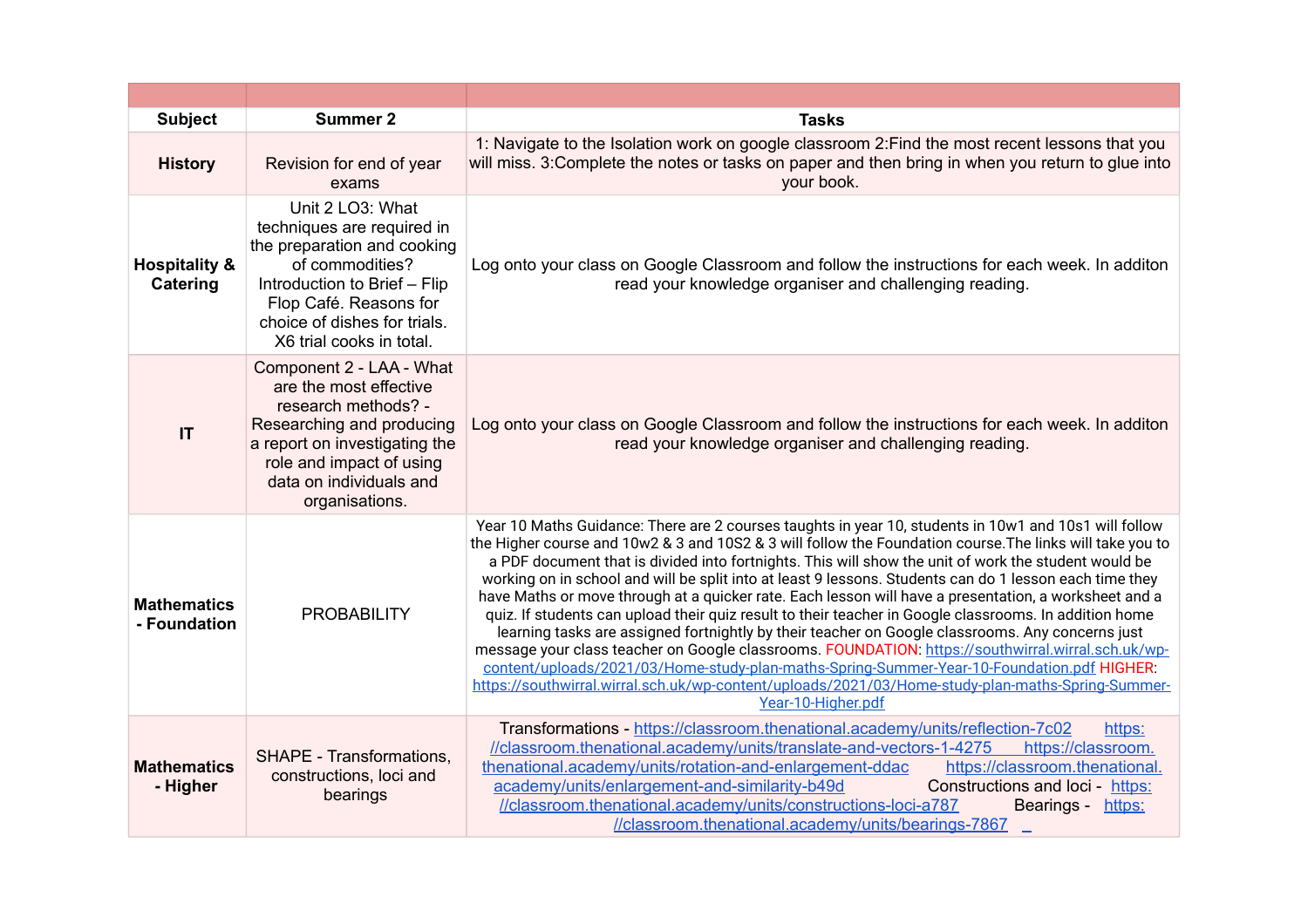| <b>Subject</b>    | Summer 2                                                                                                                                                                                                                                                                                                      | <b>Tasks</b>                                                                                                                                                                                                                                                                                                                                                                                                                                                                                                                                                                                                                                                                                                                                                                                                                                                                                                                      |
|-------------------|---------------------------------------------------------------------------------------------------------------------------------------------------------------------------------------------------------------------------------------------------------------------------------------------------------------|-----------------------------------------------------------------------------------------------------------------------------------------------------------------------------------------------------------------------------------------------------------------------------------------------------------------------------------------------------------------------------------------------------------------------------------------------------------------------------------------------------------------------------------------------------------------------------------------------------------------------------------------------------------------------------------------------------------------------------------------------------------------------------------------------------------------------------------------------------------------------------------------------------------------------------------|
| <b>Music</b>      | How can I use technical<br>language to explain<br>elements of music and<br>achieve a high mark in<br>performing and composing?<br>Component 1<br>Using DR T.T. TAM SMIITH<br>to understand the elements<br>of music<br>Component 2 - Perform both<br>songs<br>Component 3 - Continue<br>work on Composition 1 | Log onto Google Classroom. Complete a lesson by lesson practice diary to improve your<br>practice techniques at home. Complete the Google Document.                                                                                                                                                                                                                                                                                                                                                                                                                                                                                                                                                                                                                                                                                                                                                                               |
| <b>PE</b> - Games | Can you develop a positive<br>attitude and healthy, active<br>lifestyle in competitive or<br>non-competitive activities?<br><b>Boules</b><br>Football<br>Cricket<br><b>Rounders</b><br><b>Tennis</b>                                                                                                          | <b>Isolation Lessons 1-4:</b> Log onto your Google Classroom and read the knowledge organiser -<br>select 1 of the 5 methods of training and complete a 45 minute workout - if you require ideas or<br>support, you should search the method of training on YouTube and find specific workouts for<br>your fitness needs e.g. https://www.youtube.com/watch?v=dl7hZgjGe1k Isolation Lessons 5-<br>8: Log onto your Google Classroom and read the knowledge organiser - select a different<br>method of training and complete a 45 minute workout.  Isolation Lessons 9-12: Log onto<br>your Google Classroom and read the knowledge organiser - select a different method of<br>training and complete a 45 minute workout. REFLECTION and EVALUATION - has your<br>fitness improved? Can you identify which components of fitness you have developed? You can<br>communicate this to your teacher through Google classroom email. |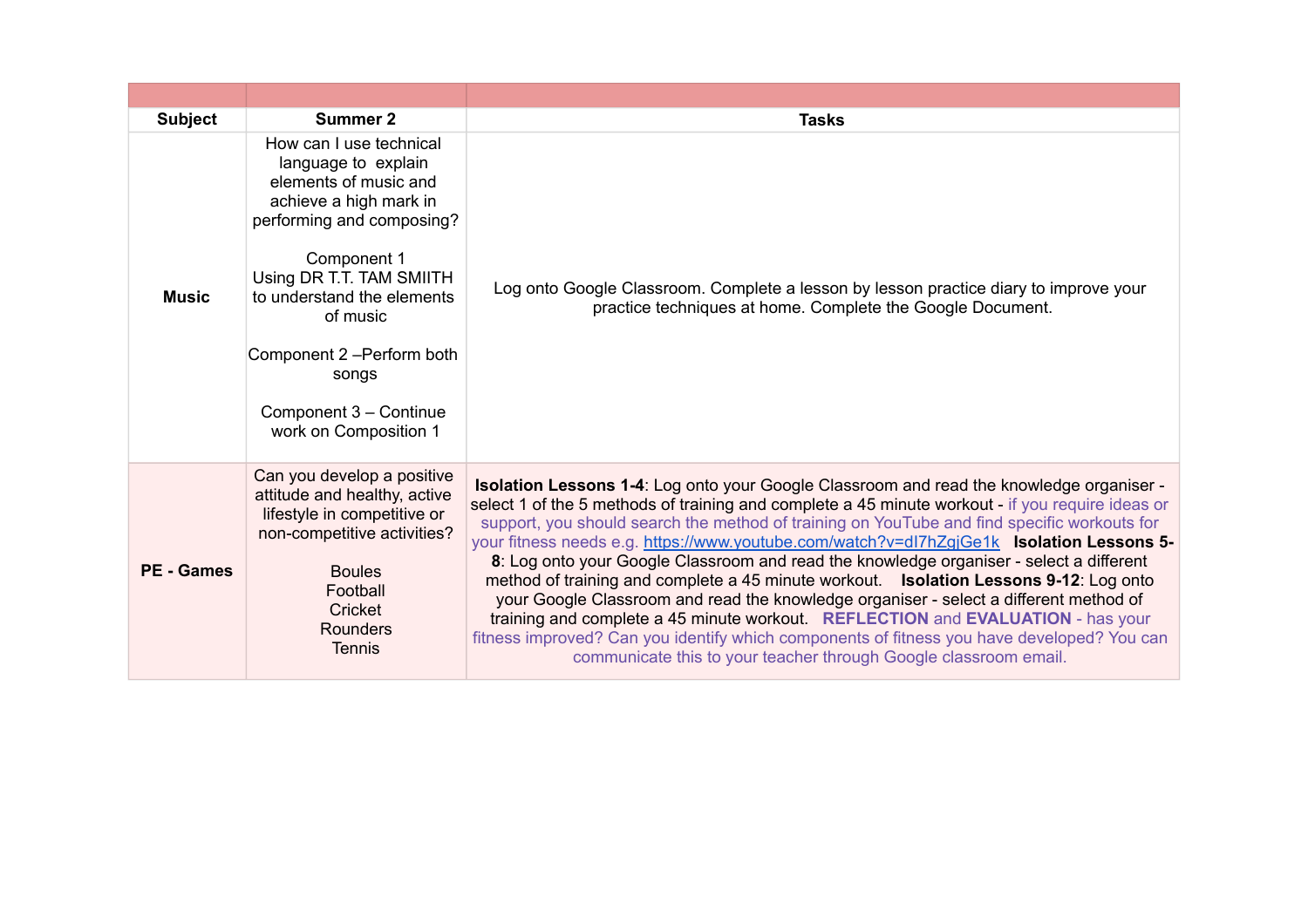| <b>Subject</b>                            | <b>Summer 2</b>                                                                                                                                                                                                                                                                                                                                                                                  | <b>Tasks</b>                                                                                                                                                                                                                                                                                                                                                                                                                                                                                                                                                                                             |
|-------------------------------------------|--------------------------------------------------------------------------------------------------------------------------------------------------------------------------------------------------------------------------------------------------------------------------------------------------------------------------------------------------------------------------------------------------|----------------------------------------------------------------------------------------------------------------------------------------------------------------------------------------------------------------------------------------------------------------------------------------------------------------------------------------------------------------------------------------------------------------------------------------------------------------------------------------------------------------------------------------------------------------------------------------------------------|
| <b>PE</b> - Sport                         | R043<br>What are the key<br>components of the musculo-<br>skeletal and cardio-<br>respiratory systems?<br>The Body's Response to<br><b>Physical Activity</b><br>LO1: Know the key<br>components of the musculo-<br>skeletal and cardio-<br>respiratory systems, their<br>functions and roles<br>R045 Sports Nutrition<br>LO1: Know about the<br>nutrients needed for a<br>healthy, balanced diet | You will receive an email from your class teacher on the days you are absent from your PE<br>lesson. Log onto your Google Classroom and follow the instructions for the set tasks - from<br>your class teacher and complete all tasks by the set deadline. Your teacher will be online<br>throughout the day, therefore, if you have a question, email them via Google Classroom and<br>they will respond with support.                                                                                                                                                                                  |
| Science -<br><b>Biology</b><br>(Combined) | What has made me, me?<br><b>Meiosis</b><br>Asexual reproduction                                                                                                                                                                                                                                                                                                                                  | Please complete lessons on the Oak National Academy:<br>https://classroom.thenational.academy/lessons/communities-64vkcc<br>https://classroom.thenational.academy/lessons/biotic-and-abiotic-factors-6cw3jc<br>https://classroom.thenational.academy/lessons/sampling-required-practical-1-6rwkjc<br>https://classroom.thenational.academy/lessons/plant-diseases-and-deficiencies-part-2-71h32t<br>https://classroom.thenational.academy/lessons/adaptations-6gt64r<br>https://classroom.thenational.academy/lessons/maths-skills-cmt3gc<br>https://classroom.thenational.academy/lessons/cycles-c8rkat |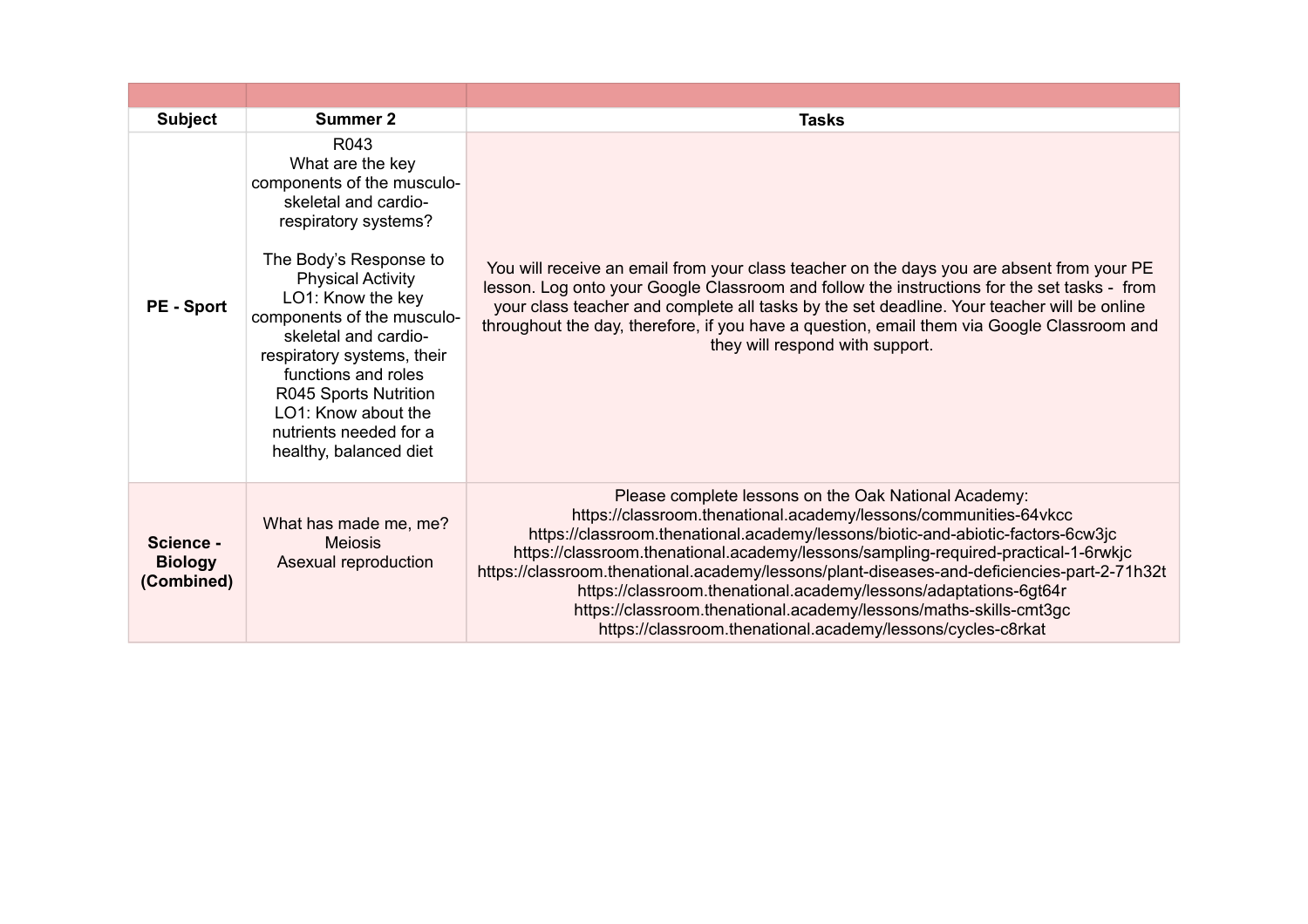| <b>Subject</b>                              | <b>Summer 2</b>                                                                                                                                                                                                        | <b>Tasks</b>                                                                                                                                                                                                                                                                                                                                                                                                                                                                                                                                                                                                                                                                                                                                                      |
|---------------------------------------------|------------------------------------------------------------------------------------------------------------------------------------------------------------------------------------------------------------------------|-------------------------------------------------------------------------------------------------------------------------------------------------------------------------------------------------------------------------------------------------------------------------------------------------------------------------------------------------------------------------------------------------------------------------------------------------------------------------------------------------------------------------------------------------------------------------------------------------------------------------------------------------------------------------------------------------------------------------------------------------------------------|
| Science -<br><b>Biology</b><br>(Separate)   | What has made me, me?<br><b>Meiosis</b><br>Asexual reproduction                                                                                                                                                        | Please complete lessons on the Oak National Academy:<br>https://classroom.thenational.academy/lessons/communities-64vkcc<br>https://classroom.thenational.academy/lessons/biotic-and-abiotic-factors-6cw3jc<br>https://classroom.thenational.academy/lessons/sampling-required-practical-1-6rwkjc<br>https://classroom.thenational.academy/lessons/plant-diseases-and-deficiencies-part-2-71h32t<br>https://classroom.thenational.academy/lessons/adaptations-6gt64r<br>https://classroom.thenational.academy/lessons/maths-skills-cmt3gc<br>https://classroom.thenational.academy/lessons/cycles-c8rkat<br>https://classroom.thenational.academy/lessons/decay-6crkjd<br>https://classroom.thenational.academy/lessons/decay-required-practical-cdj30c           |
| Science -<br><b>Chemistry</b><br>(Combined) | How has the atmosphere<br>evolved?<br>(P: Renewable energy<br>9Aut1, B: C cycle 11Spr1)<br>Past and present gas<br>percentages.<br>The changing conc. of O2<br>and CO <sub>2</sub><br>Climate change and<br>pollution. | Use the links below to revise work we have done this year:<br>https://classroom.thenational.academy/lessons/reactivity-and-acid-base-reactions-review-<br>60r32d<br>https://classroom.thenational.academy/lessons/review-gcse-chemistry-6qup2c<br>https://classroom.thenational.academy/lessons/review-combined-64u3ar<br>https://classroom.thenational.academy/lessons/electrolysis-review-c4w38r<br>https://classroom.thenational.academy/lessons/review-part-1-6cvk0c<br>https://classroom.thenational.academy/lessons/review-part-2-cnhp6t<br>https://classroom.thenational.academy/lessons/review-part-3-6cu36r<br>https://classroom.thenational.academy/lessons/review-part-1-cct36d<br>https://classroom.thenational.academy/lessons/review-part-2-6cr3ec  |
| Science -<br><b>Chemistry</b><br>(Triple)   | How has the atmosphere<br>evolved?<br>(P: Renewable energy<br>9Aut1<br>B: C cycle 11Spr1)<br>Atmosphere changes<br>Climate change pollution                                                                            | Use the links below to revise work we have done this year:<br>https://classroom.thenational.academy/lessons/reactivity-and-acid-base-reactions-review-<br>60r32d<br>https://classroom.thenational.academy/lessons/review-gcse-chemistry-6gup2c<br>https://classroom.thenational.academy/lessons/review-chemistry-6tgket<br>https://classroom.thenational.academy/lessons/electrolysis-review-c4w38r<br>https://classroom.thenational.academy/lessons/review-part-1-6cvk0c<br>https://classroom.thenational.academy/lessons/review-part-2-cnhp6t<br>https://classroom.thenational.academy/lessons/review-part-3-6cu36r<br>https://classroom.thenational.academy/lessons/review-part-1-cct36d<br>https://classroom.thenational.academy/lessons/review-part-2-6cr3ec |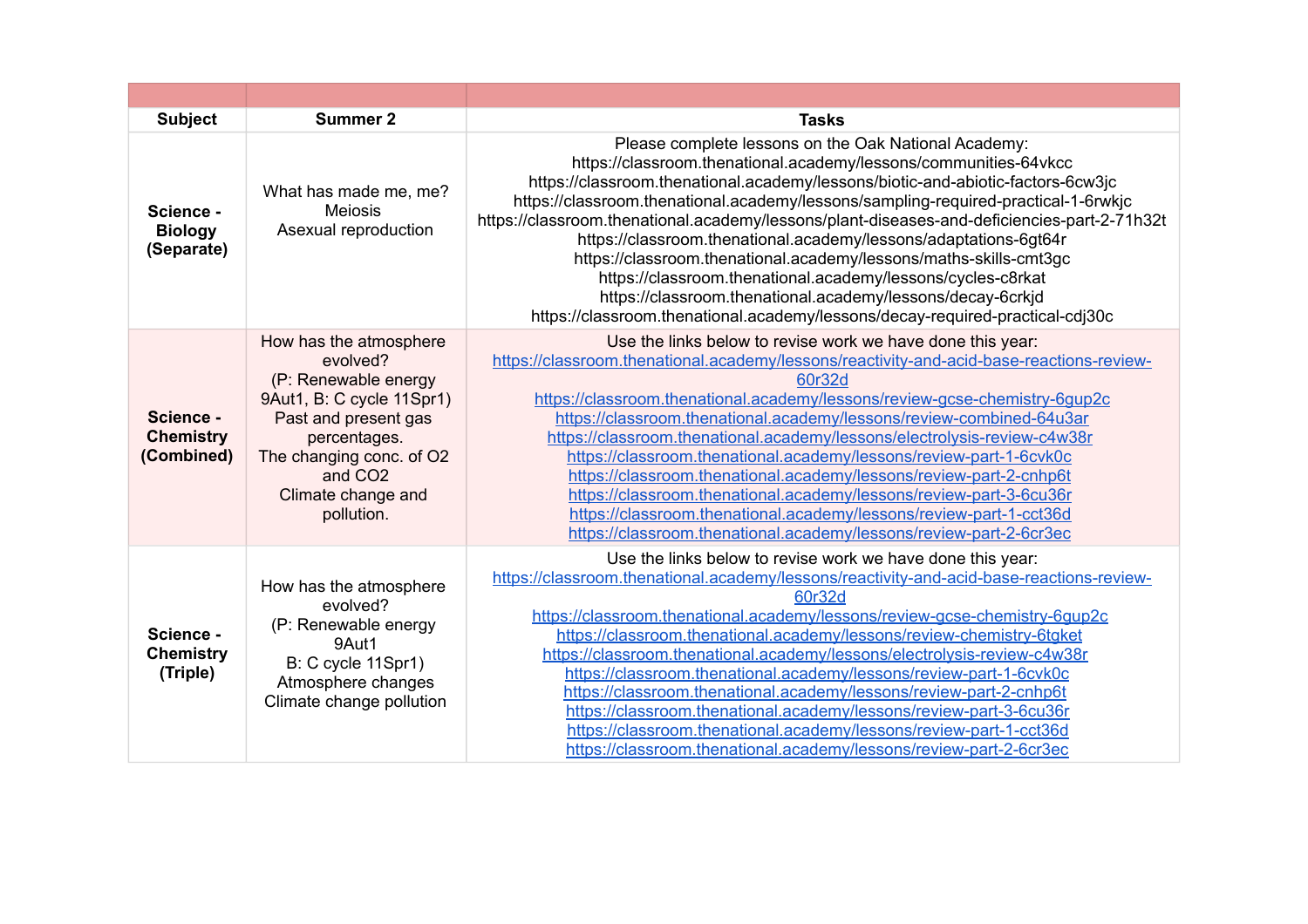| <b>Subject</b>                            | <b>Summer 2</b>                                 | <b>Tasks</b>                                                                                                                                                                                                                                                                                                                                                                                                                                                                                                                                                                                                                                                                                                                                                                                                                                           |
|-------------------------------------------|-------------------------------------------------|--------------------------------------------------------------------------------------------------------------------------------------------------------------------------------------------------------------------------------------------------------------------------------------------------------------------------------------------------------------------------------------------------------------------------------------------------------------------------------------------------------------------------------------------------------------------------------------------------------------------------------------------------------------------------------------------------------------------------------------------------------------------------------------------------------------------------------------------------------|
| Science -<br><b>Physics</b><br>(Combined) | Is the world predictable?<br>Reviewing the year | Use the links below to revise the work we have done this year:<br>https://classroom.thenational.academy/lessons/review-of-electrical-circuits-6qv3qc<br>https://classroom.thenational.academy/lessons/p7-magnetism-revision-part-1-6cv3qc<br>https://classroom.thenational.academy/lessons/p7-magnetism-revision-part-2-c8ukjc<br>https://classroom.thenational.academy/lessons/multi-step-calculations-for-the-energy-topic-<br>ctap4e<br>https://classroom.thenational.academy/lessons/energy-review-6rtkgt<br>https://classroom.thenational.academy/lessons/p4-atomic-structure-review-part-1-6rv38d<br>https://classroom.thenational.academy/lessons/p4-atomic-structure-review-part-2-64t32r                                                                                                                                                      |
| Science -<br><b>Physics</b><br>(Separate) | Is the world predictable?<br>Reviewing the year | Use the links below to revise the work we have done this year:<br>https://classroom.thenational.academy/lessons/moments-and-levers-cmrk4r<br>https://classroom.thenational.academy/lessons/moments-and-gears-c8vp8t<br>https://classroom.thenational.academy/lessons/review-of-electrical-circuits-6qv3qc<br>https://classroom.thenational.academy/lessons/p7-magnetism-revision-part-1-6cv3gc<br>https://classroom.thenational.academy/lessons/p7-magnetism-revision-part-2-c8ukjc<br>https://classroom.thenational.academy/lessons/multi-step-calculations-for-the-energy-topic-<br>ctap4e<br>https://classroom.thenational.academy/lessons/energy-review-6rtkgt<br>https://classroom.thenational.academy/lessons/p4-atomic-structure-review-part-1-6rv38d<br>https://classroom.thenational.academy/lessons/p4-atomic-structure-review-part-2-64t32r |
| Science -<br><b>Pscyhology</b>            | Revision for paper 1<br>introduce paper 2       |                                                                                                                                                                                                                                                                                                                                                                                                                                                                                                                                                                                                                                                                                                                                                                                                                                                        |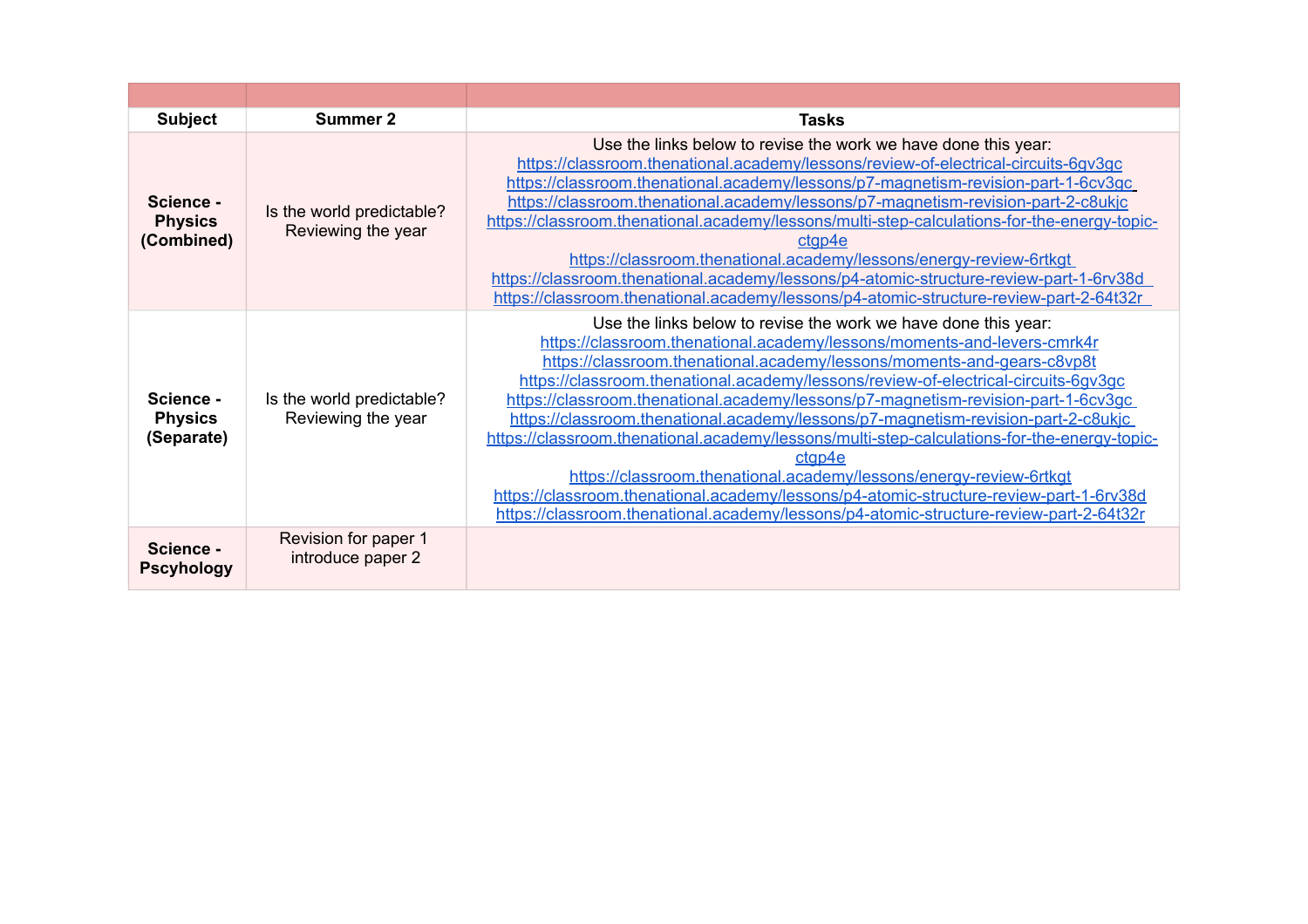| <b>Subject</b>                              | <b>Summer 2</b>                       | <b>Tasks</b>                                                                                                                                                                                                                                                      |
|---------------------------------------------|---------------------------------------|-------------------------------------------------------------------------------------------------------------------------------------------------------------------------------------------------------------------------------------------------------------------|
| <b>Art &amp; Design</b>                     | n/a                                   | n/a                                                                                                                                                                                                                                                               |
| <b>Computing</b>                            | <b>REVISION</b>                       | Log onto your class on Google Classroom and follow the instructions for each week. In additon read<br>your knowledge organiser and challenging reading.                                                                                                           |
| <b>Dance</b>                                | n/a                                   | n/a                                                                                                                                                                                                                                                               |
| Design<br><b>Technology</b>                 | <b>REVISION</b>                       | Log onto your class on Google Classroom and follow the instructions for each week. In additon read<br>your knowledge organiser and challenging reading.                                                                                                           |
| <b>Digital</b><br>Photography               | n/a                                   |                                                                                                                                                                                                                                                                   |
| <b>Drama</b>                                | Devising-Completion of<br>Component 1 | Log onto your Google Classroom and follow the instructions for the 3 set tasks 1. Portfolio Checklist<br>and Completion<br>2. Evaluate your deivising perfromance (1 side of A4)<br>3. Complete all Portfolio work, evaluation and submit (6 hours worth of work) |
| <b>English</b>                              | N/A                                   | N/A                                                                                                                                                                                                                                                               |
| <b>Enterprise</b>                           | <b>NA</b>                             | <b>NA</b>                                                                                                                                                                                                                                                         |
| Faith &<br><b>Philosophy</b>                |                                       |                                                                                                                                                                                                                                                                   |
| <b>French</b>                               |                                       |                                                                                                                                                                                                                                                                   |
| Geography                                   | Revision                              |                                                                                                                                                                                                                                                                   |
| German                                      |                                       |                                                                                                                                                                                                                                                                   |
| <b>Health &amp;</b><br><b>Social</b>        | <b>REVISION</b>                       | Log onto your class on Google Classroom and follow the instructions for each week. In additon read<br>your knowledge organiser and challenging reading.                                                                                                           |
| <b>History</b>                              | <b>REVISION</b>                       | 1: Navigate to the Isolation work on google classroom 2: Find the most recent lessons that you will<br>miss. 3: Complete the notes or tasks on paper and then bring in when you return to glue into your<br>book.                                                 |
| <b>Hospitality &amp;</b><br><b>Catering</b> | <b>REVISION</b>                       | Log onto your class on Google Classroom and follow the instructions for each week. In additon read<br>your knowledge organiser and challenging reading.                                                                                                           |
| <b>IT</b>                                   | <b>NA</b>                             | <b>NA</b>                                                                                                                                                                                                                                                         |
| <b>Mathematics</b><br>- Foundation          |                                       |                                                                                                                                                                                                                                                                   |
| <b>Mathematics</b><br>- Higher              |                                       |                                                                                                                                                                                                                                                                   |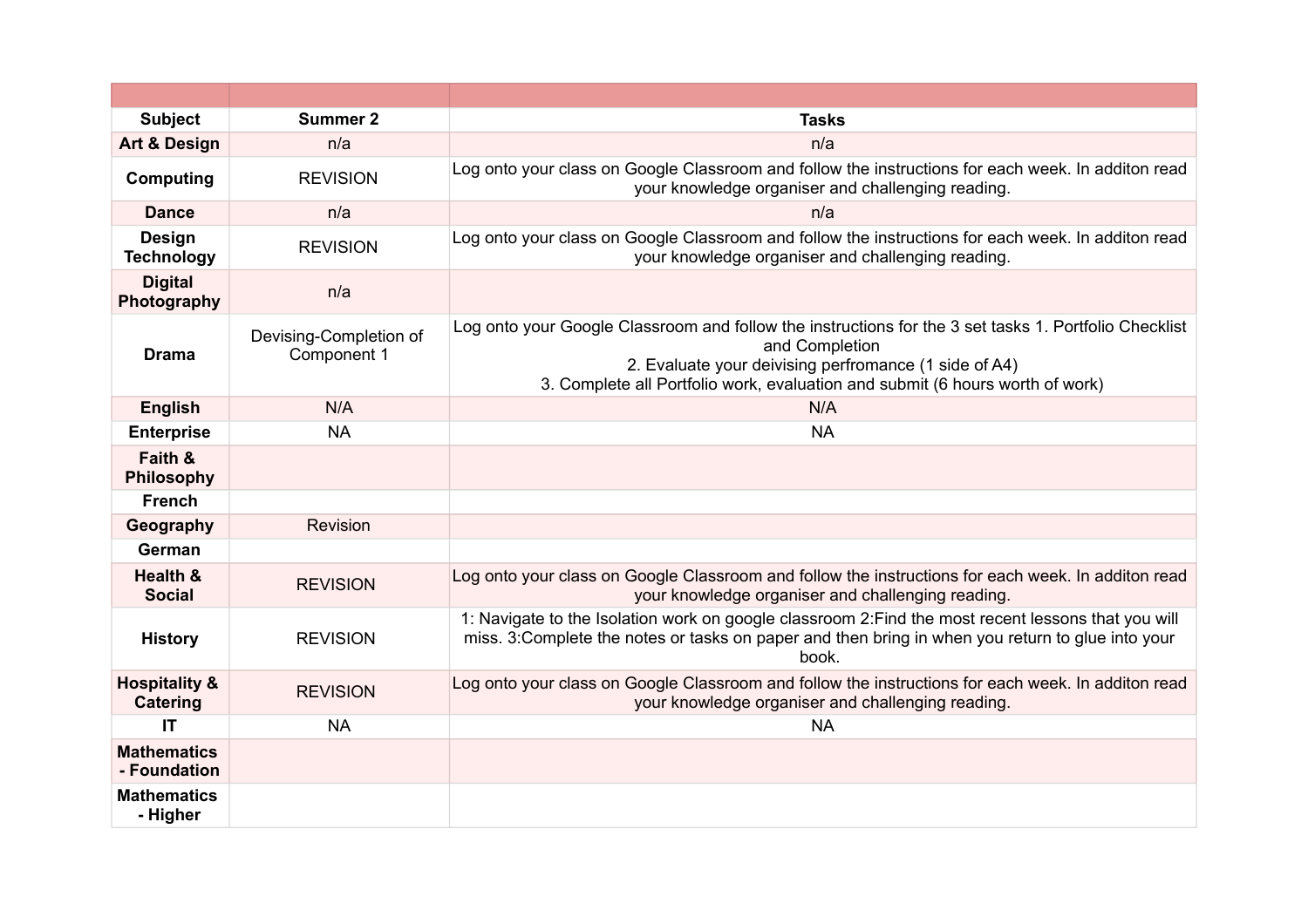| <b>Subject</b> | Summer 2                                                                                                                                        | <b>Tasks</b>                                                                                                                                                                                                                                                                                                                                                                                                                                                                                                                                                                                                                    |
|----------------|-------------------------------------------------------------------------------------------------------------------------------------------------|---------------------------------------------------------------------------------------------------------------------------------------------------------------------------------------------------------------------------------------------------------------------------------------------------------------------------------------------------------------------------------------------------------------------------------------------------------------------------------------------------------------------------------------------------------------------------------------------------------------------------------|
| <b>Music</b>   | How can I use technical<br>language to explain<br>elements of music in<br>unfamiliar music and the set<br>works?<br>Component 1 –<br>Past Paper | 1. Unfamiliar Music - Revise your knowledge of music theory for your listening test. Go through<br>everything on this page:<br>https://www.musictheoryvideos.com/grade-1/<br>2. Unfamiliar Music - Revise your knowledge of music theory for your listening test. Go through<br>everything on this page:<br>https://www.musictheoryvideos.com/grade-2/<br>https://www.musictheoryvideos.com/grade-3/<br>3. Unfamiliar Music - Revise your knowledge of music theory for your listening test. Go through<br>everything on this page:<br>https://www.musictheoryvideos.com/grade-4/<br>https://www.musictheoryvideos.com/grade-5/ |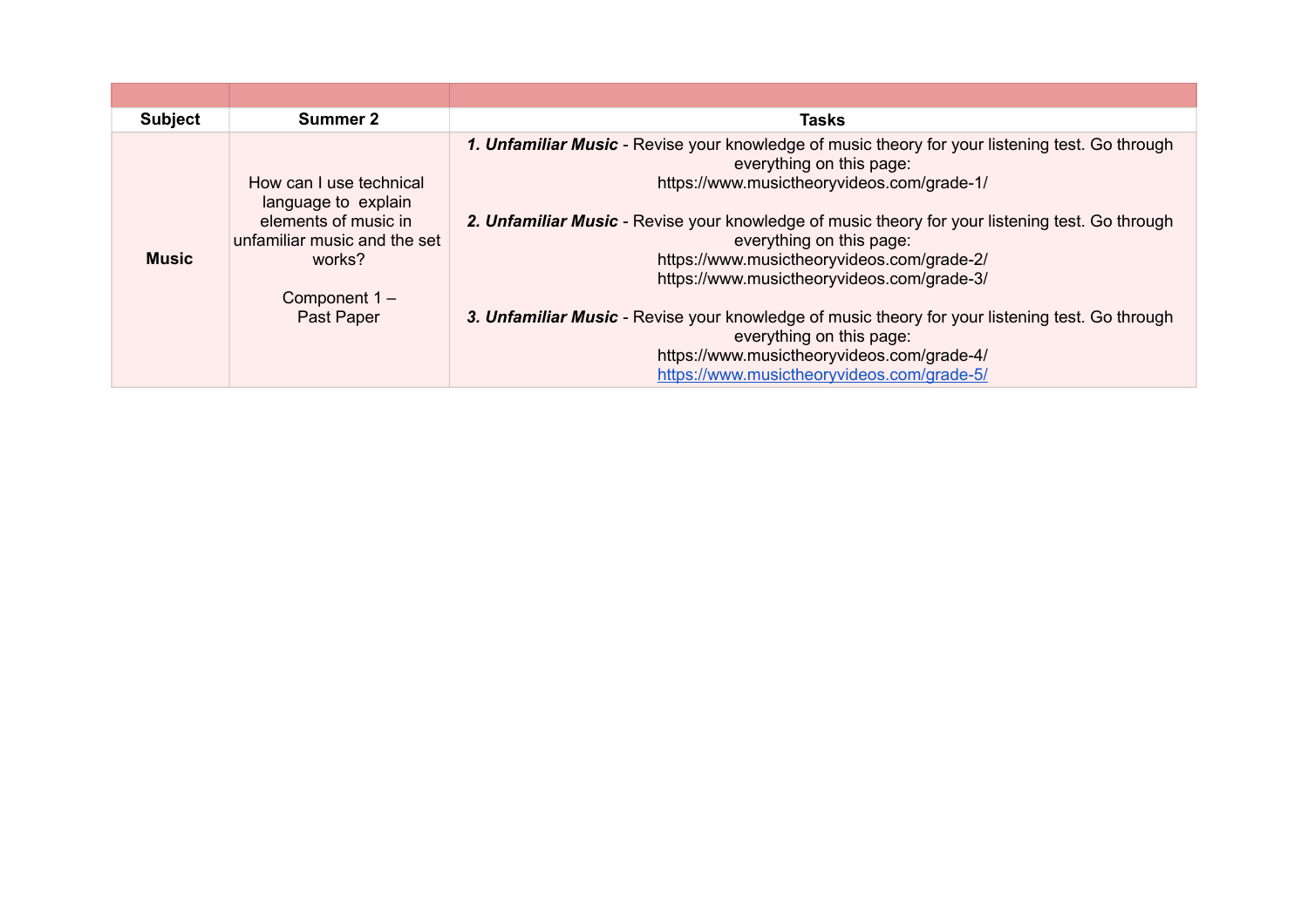| <b>Subject</b>                              | <b>Summer 2</b>                                                                                                                                                                      | <b>Tasks</b>                                                                                                                                                                                                                                                                                                                                                                                                                                                                                                                                                                                                                                                                                                                                                                                                                                                                                                                  |
|---------------------------------------------|--------------------------------------------------------------------------------------------------------------------------------------------------------------------------------------|-------------------------------------------------------------------------------------------------------------------------------------------------------------------------------------------------------------------------------------------------------------------------------------------------------------------------------------------------------------------------------------------------------------------------------------------------------------------------------------------------------------------------------------------------------------------------------------------------------------------------------------------------------------------------------------------------------------------------------------------------------------------------------------------------------------------------------------------------------------------------------------------------------------------------------|
| <b>PE-Games</b>                             | Can you develop a positive<br>attitude and healthy, active<br>lifestyle in competitive or<br>non-competitive activities?<br><b>Boules Football Cricket</b><br><b>Rounders Tennis</b> | Isolation Lessons 1-4: Log onto your Google Classroom and read the knowledge organiser - select 1 of the 5<br>methods of training and complete a 45 minute workout - if you require ideas or support, you should search the<br>method of training on YouTube and find specific workouts for your fitness needs e.g. https://www.youtube.<br>com/watch?v=dl7hZgjGe1k Isolation Lessons 5-8: Log onto your Google Classroom and read the<br>knowledge organiser - select a different method of training and complete a 45 minute workout. <b>Isolation</b><br>Lessons 9-12: Log onto your Google Classroom and read the knowledge organiser - select a different<br>method of training and complete a 45 minute workout. REFLECTION and EVALUATION - has your fitness<br>improved? Can you identify which components of fitness you have developed? You can communicate this to<br>your teacher through Google classroom email. |
| <b>PE - Sports</b>                          |                                                                                                                                                                                      |                                                                                                                                                                                                                                                                                                                                                                                                                                                                                                                                                                                                                                                                                                                                                                                                                                                                                                                               |
| Science -<br><b>Biology</b><br>(Combined)   |                                                                                                                                                                                      |                                                                                                                                                                                                                                                                                                                                                                                                                                                                                                                                                                                                                                                                                                                                                                                                                                                                                                                               |
| Science -<br><b>Biology</b><br>(Separate)   |                                                                                                                                                                                      |                                                                                                                                                                                                                                                                                                                                                                                                                                                                                                                                                                                                                                                                                                                                                                                                                                                                                                                               |
| Science -<br><b>Chemistry</b><br>(Combined) |                                                                                                                                                                                      |                                                                                                                                                                                                                                                                                                                                                                                                                                                                                                                                                                                                                                                                                                                                                                                                                                                                                                                               |